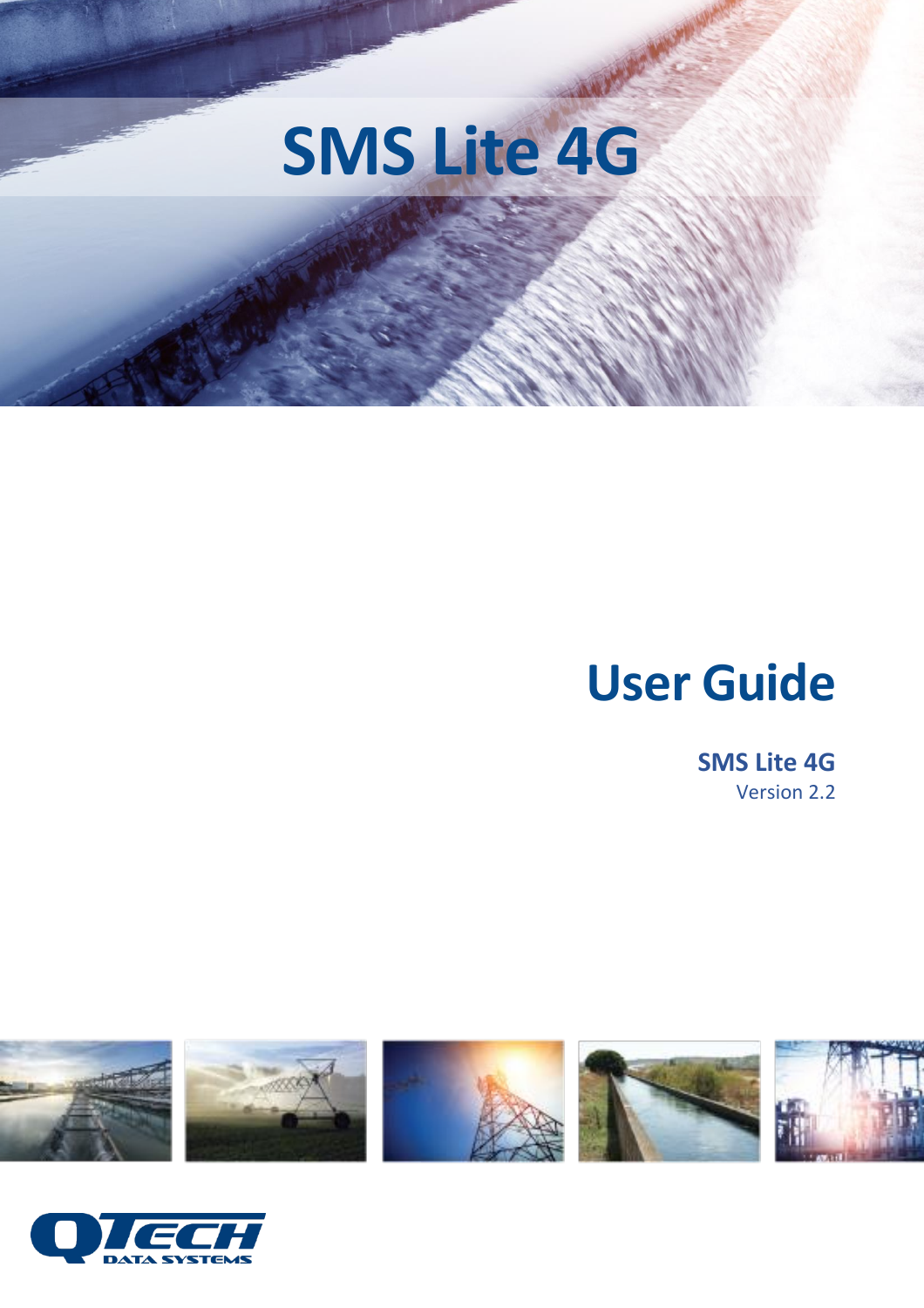

### Contents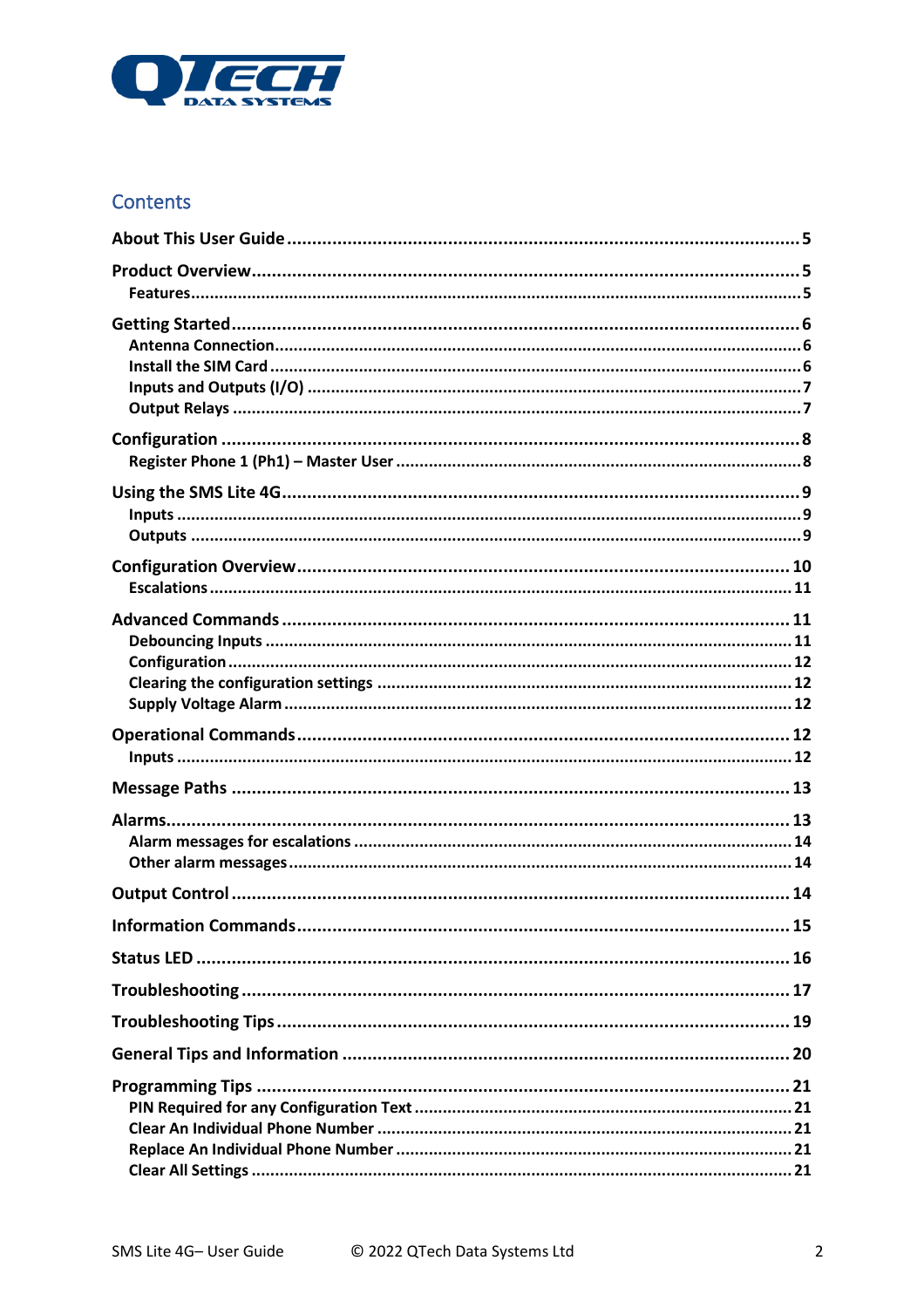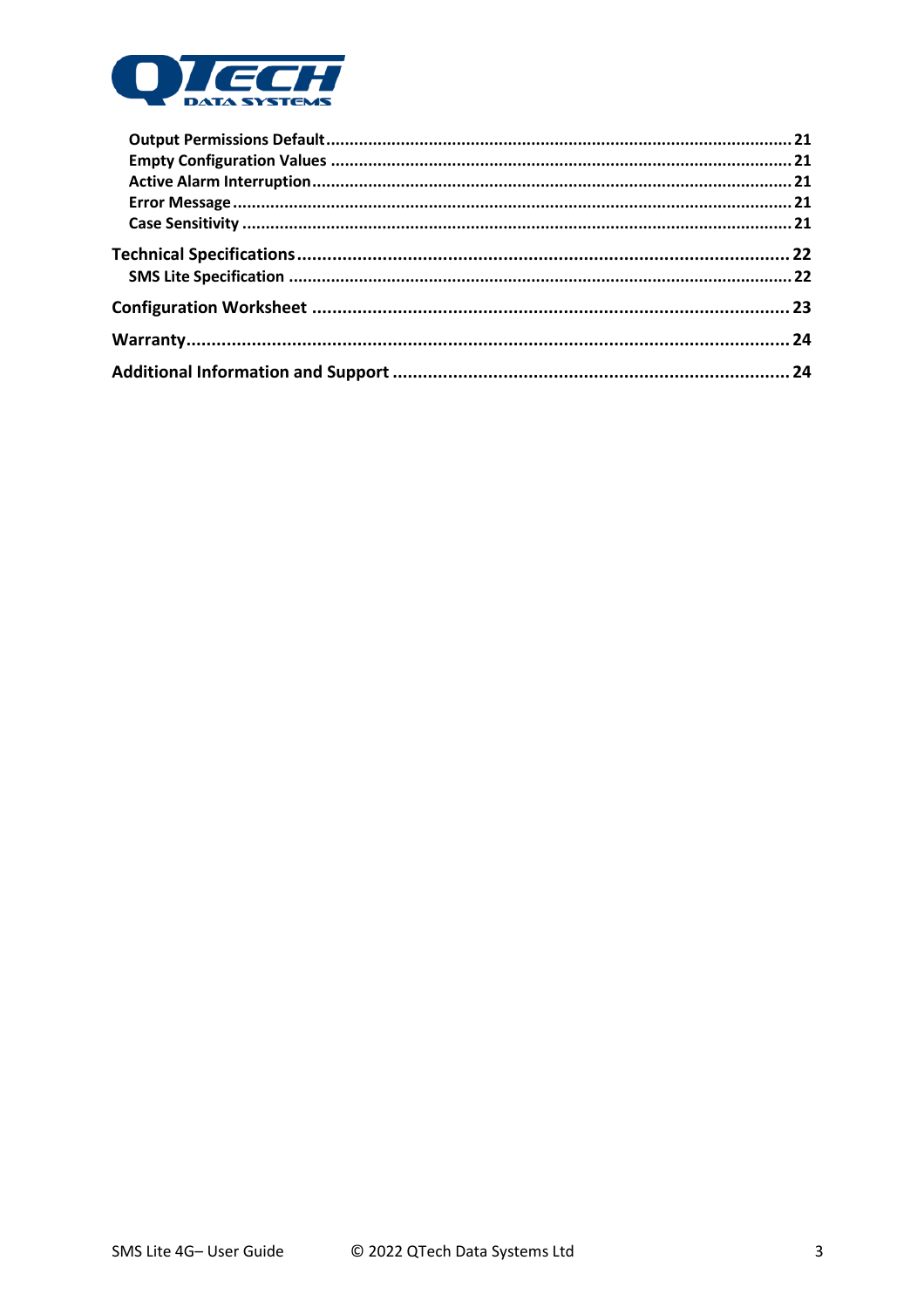

Copyright 2022 **QTech Data Systems Limited** Christchurch, New Zealand

All rights reserved.

The circuit details, software algorithms and know how disclosed in this document are proprietary to **QTech Data Systems Limited** and shall remain the intellectual property of **QTech Data Systems Limited.**

DISCLAIMER

The information in this document is subject to change without notice and does not represent a commitment on any part of **QTech Data Systems Limited**. While the information contained herein is assumed to be accurate, **QTech Data Systems Limited** assumes no responsibility for any errors or omissions.

### **Contact QTech**

**QTech Data Systems Limited** 12 Midas Place, Middleton Christchurch 8024 New Zealand Phone: +64-3-366-3713 Fax: +64-3-365-2815 Email[: support@qtech.co.nz](mailto:support@qtech.co.nz) Web[: www.qtech.co.nz](http://www.qtech.co.nz/)

### **Revision Details**

| Version | Date     | Author    | <b>Change Description</b>                                                |
|---------|----------|-----------|--------------------------------------------------------------------------|
| V1.0    | 10/11/14 | IH.       | <b>Original Format</b>                                                   |
| V1.1    | 23/02/15 | RH, FA    | Addition of 'debounce' option for inputs & formatting update             |
| V1.2    | 13/03/15 | FA        | Reword escalation sentence pg10. Edit diagram for Input / Output         |
| V1.3    | 22/08/16 | <b>RH</b> | Minor alterations to suit V3.00 Firmware                                 |
| V1.4    | 20/09/16 | <b>RH</b> | Added SIM Busy error code                                                |
| V1.5    |          | GP        | Added notices to clarify security conditions required for messages to be |
|         | 23/02/18 |           | processed. Added additional information on LED error codes               |
| V1.6    | 11/02/19 | <b>RH</b> | Added variable length pulse command                                      |
| V1.7    | 12/07/19 | GP        | Added troubleshooting section                                            |
| V1.8    | 1/08/19  | <b>AM</b> | Added LE910 modem specifications. Amended text for legibility and        |
|         |          |           | naming consistency                                                       |
| V1.9    | 15/04/20 | <b>PW</b> | Add product number to version control                                    |
| V1.10   | 18/02/21 | <b>PW</b> | Add programming tip to avoid spaces in naming conventions                |
| V2.0    | 10/11/21 | <b>AM</b> | New document format, minor updates and corrections                       |
| V2.1    | 13/1/22  | GP        | Minor corrections to debounce, add test command                          |
| V2.2    | 29/3/22  | GP        | Minor additions to defaults and inputs sections                          |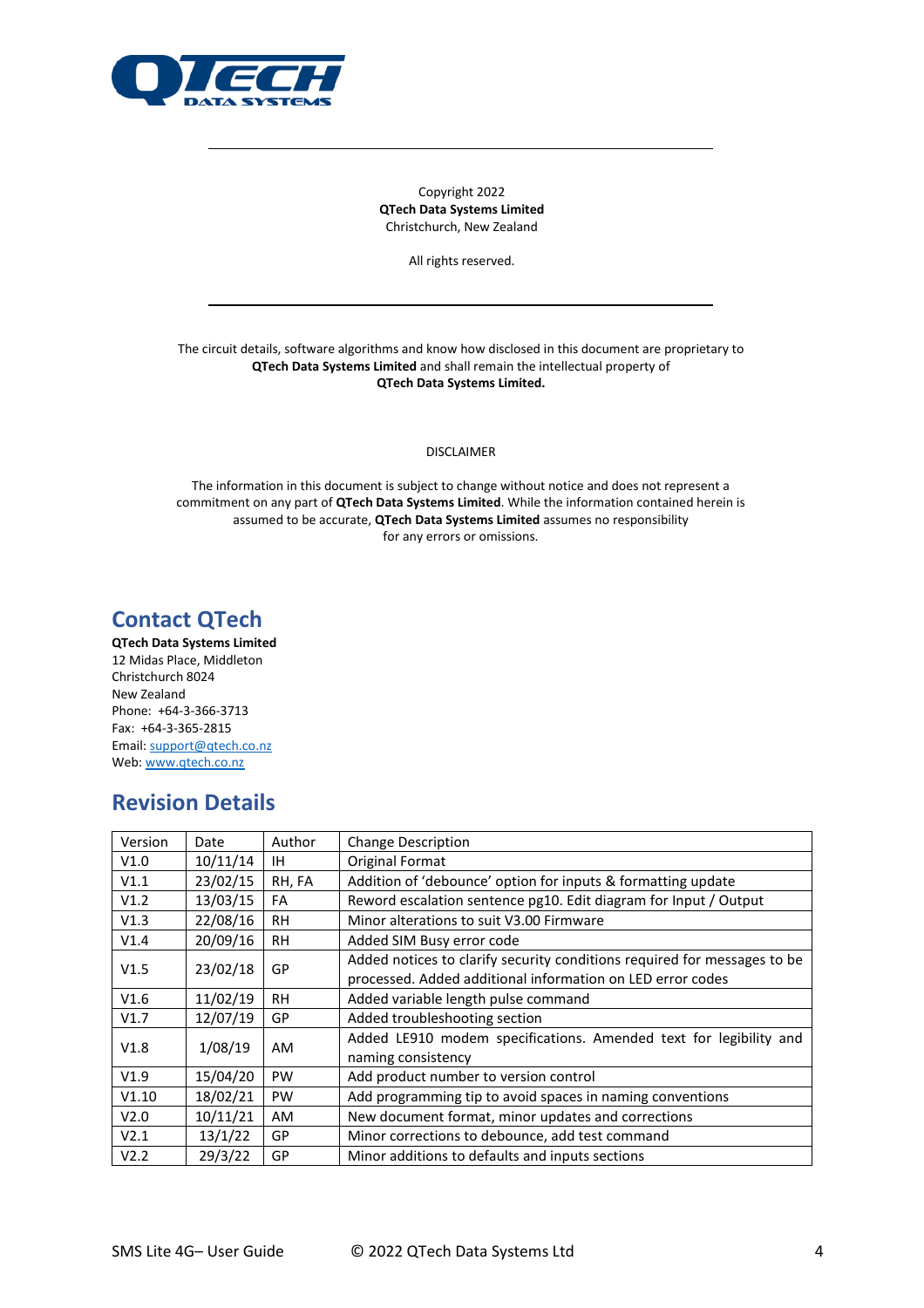

### <span id="page-4-0"></span>**About This User Guide**

This document aids with the installation and operation of the QTech SMS Lite system. Included in this document is:

- How to install the SMS Lite module
- SMS Lite operation
- Device Configuration
- Device Specifications

Contact QTech for application notes, which can be obtained to provide guidance for specific configuration scenarios, detailing the configuration workflow steps.

### <span id="page-4-1"></span>**Product Overview**

The SMS Lite is a cellular remote-control device that uses text messages to provide up to four people with status conditions, notifications, and control options for its four switched inputs and two relay outputs. It is operational within minutes with the minimum configuration requirement being the registering of a single cellular number to the SMS Lite. No external software is required.

The SMS Lite supports connection to current New Zealand telecommunications companies (Spark/Vodafone/2Degrees) and selected Australian Networks including Telstra and Optus but not all frequency band classes. Contact QTech for advice on supported networks if necessary.

Each SMS Lite is supplied with the following:

- Qty 1x SMS Lite Module (P/N PD8640-4G)
- Qty 1x Antenna (stub type), 2dBi gain (P/N PD9230)

The power supply is not included - please order a plug pack P/N PD5412 if required or visit our website for suitable alternatives.

Please read this guide before using the SMS Lite.

Please ensure you read the technical details prior to connecting ANY external device to the SMS Lite.

This version of the SMS Lite is configured for NZ and AU cellular networks only.

(For use in other countries, please contact QTech)

#### <span id="page-4-2"></span>Features

- 4 digital inputs
- 2 digital outputs
- Solar power charging and battery operation (when supplied with QTech RSS01 Remote Solar Station enclosure).
- 3G Bands (MHz) B1(2100), B5(850), B8(900)
- 4G Bands (MHz) B1(2100), B3(1800), B5(850), B8(900) B28(700)
- Configuration by text messaging, no programming software required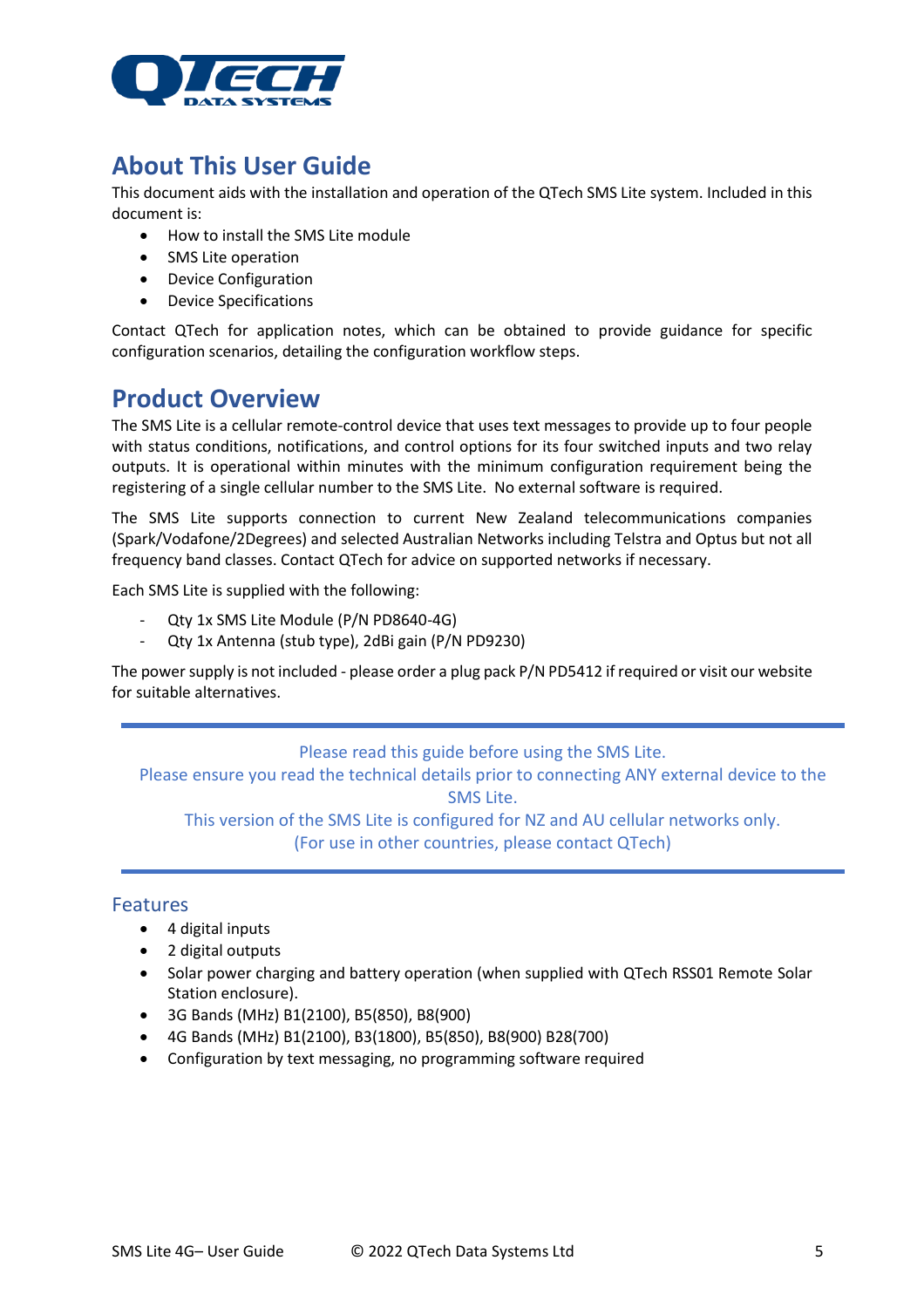

### <span id="page-5-0"></span>**Getting Started**

### <span id="page-5-1"></span>Antenna Connection

Carefully connect the antenna. Do not operate the SMS Lite without an antenna connected. The antenna must be vertically orientated.

Alternative high gain and externally mounting antenna options are available.



### <span id="page-5-2"></span>Install the SIM Card

Before installing the SIM card, ensure that it is registered and activated on the Telco's network.





We recommend you insert the SIM into a regular cell phone and check that you can send and receive messages. Carefully remove the SMS Lite cover by prising the side panels close to the retaining dimples.

Locate the SIM card holder adjacent to the antenna. Push the top of the holder in the direction of the "Open" arrows to "Unlock" (toward antenna), then flip open (away from the antenna).

Carefully insert the SIM card from your chosen Telco. Be careful to orientate the card correctly, once in place carefully slide the plastic retainer towards the antenna to "Lock".



**Unlock Holder Lift & Insert SIM Close Holder Lock Holder**

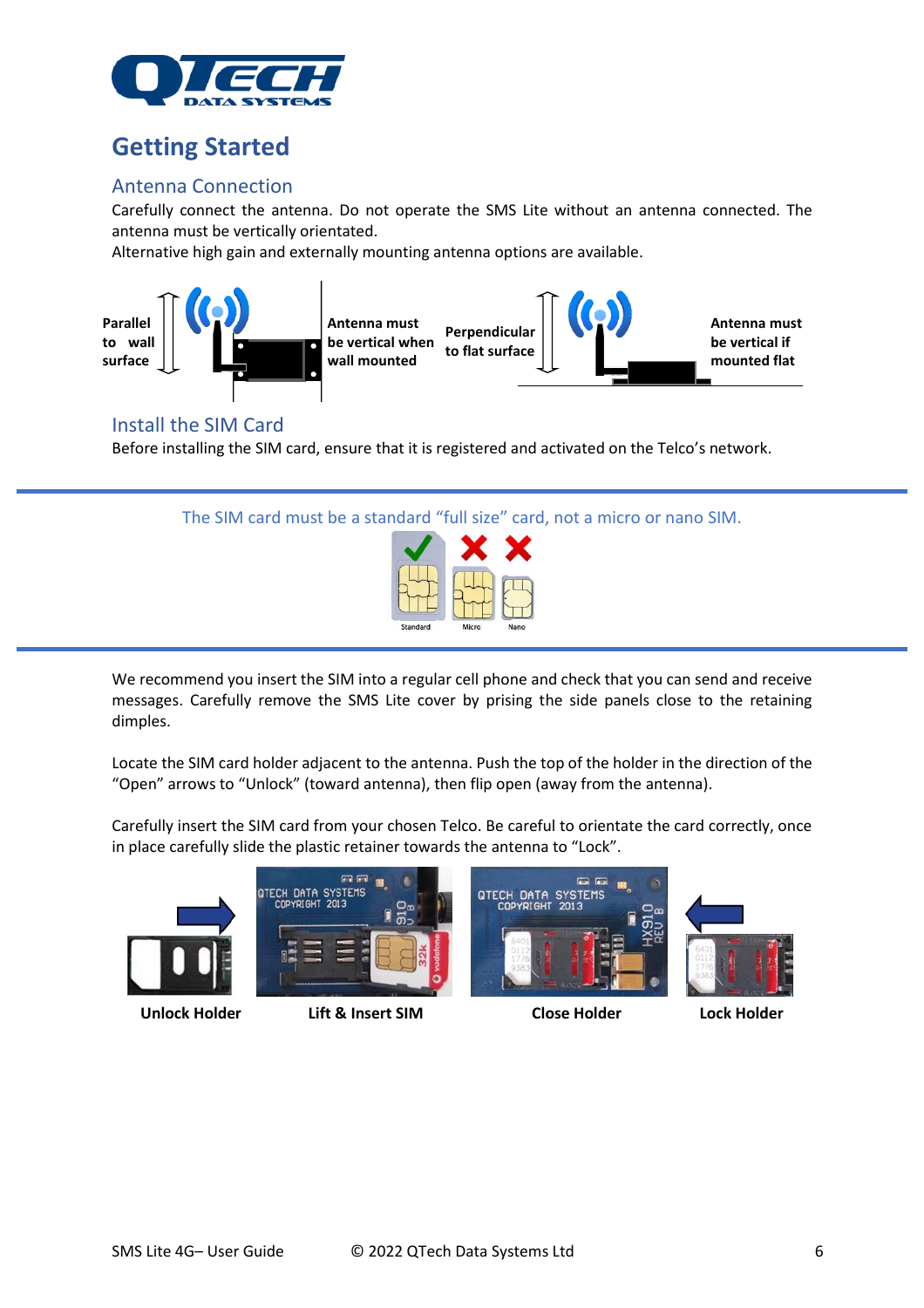

#### <span id="page-6-0"></span>Inputs and Outputs (I/O)

The basic I/O connection details are shown in the diagram below. Default Setting <input name>: INP1 INP2 INP3 INP4 These can be labelled – refer to Configuration Instructions.



Close switch contact to turn "INP1" "ON" Send "ON" command to close "RLY1"

#### <span id="page-6-1"></span>Output Relays



operating light

The output relays are normally open devices with a maximum rating of 32V DC at a current of 2A. The relays can switch low DC voltage, low current devices directly. However, we recommend using interface relays as they improve future serviceability and are required for higher voltages or currents.

Warning – DO NOT directly connect to 220V AC voltage. The New Zealand and Australian wiring regulations require that any wiring in excess of 32 volts must be carried out or be certified by a registered electrician. Consult your local electrical installer for further guidance.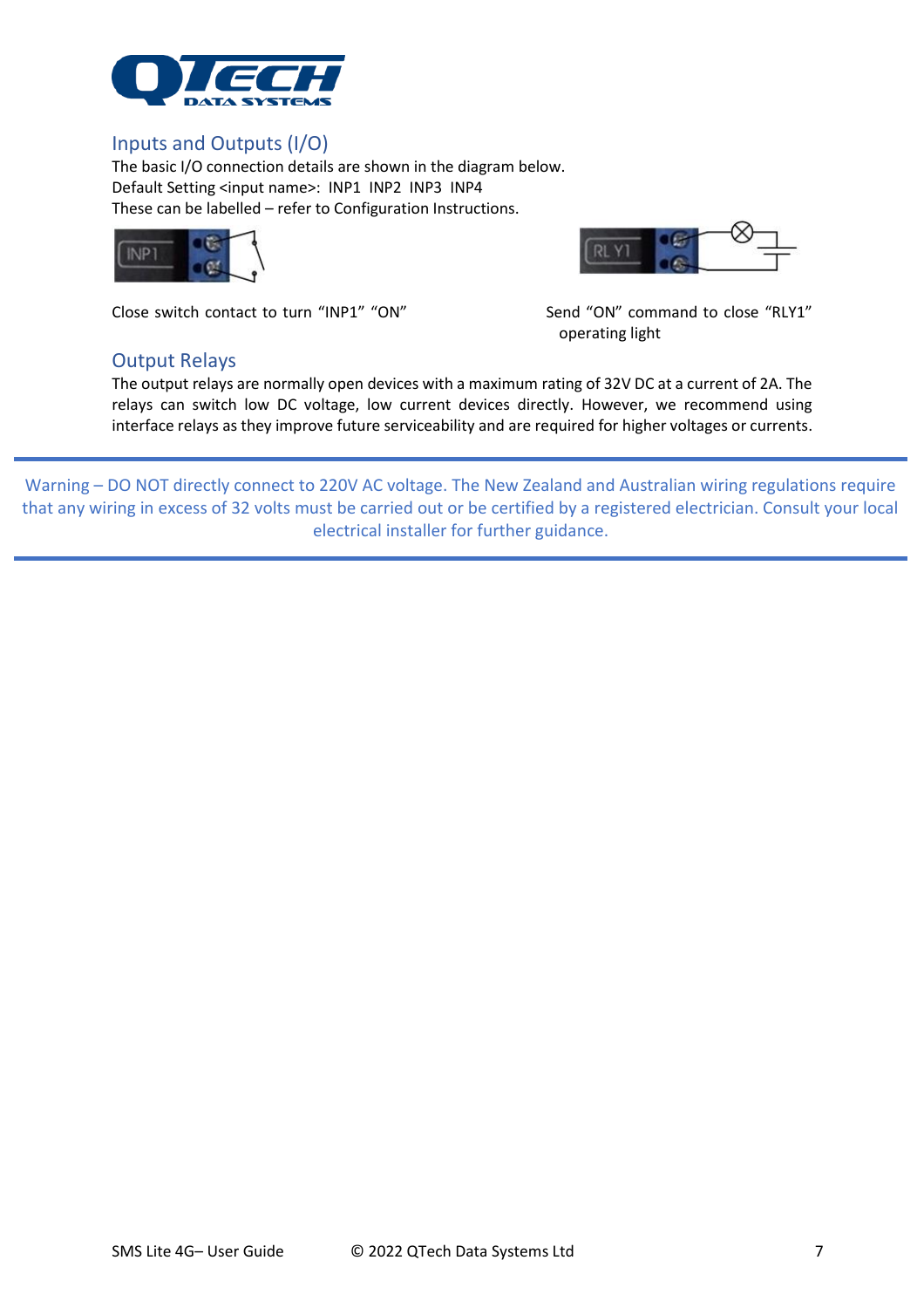

### <span id="page-7-0"></span>**Configuration**

To operate the SMS Lite, the device must have a mobile number registered as 'Phone 1' referred to as Ph1. You must register this number before you can configure any of the inputs or outputs.

The device can have up to 4 phone numbers registered. It is recommended that Ph1 is the main contact as any alarm escalations programmed will step in numerical order Ph1, Ph2, Ph3, and Ph4.

If there is no response, the next number in the list is sent a notification after 10 minutes **or** if a busy message is received from the previous phone the next person is also notified.

### <span id="page-7-1"></span>Register Phone 1 (Ph1) – Master User

Use the following procedure to program up to 4 individual phone numbers.

1. Locate the PIN (Personal Identification Number) printed inside your SMS Lite case. The PIN in this example is 12345.



- 2. Compose text message to the SMS Lite mobile number in the following format: #[PIN][space]Ph1:number=0123456789[dot] (*e.g.* **#12345 Ph1:number=027987654.**)
- 3. A confirmation text will be sent to you acknowledging a configuration change.

| # 71 <b>=</b><br><b>SMS Lite</b>                                                                                                       | 3:33 PM<br>Ш |
|----------------------------------------------------------------------------------------------------------------------------------------|--------------|
| #12345 ph1:number=027987654.                                                                                                           |              |
| You have changed the<br>configuration of the SMS<br>Lite. Send "INPUTS",<br>"OUTPUTS",<br>nr<br>"PHONES" to view the<br>configuration. |              |
| ter message                                                                                                                            |              |

Each configuration command must be finished with a full stop (.) The PIN is used each time a configuration change is made A setting can be overridden by sending a new configuration message. A configured input, output, or phone number can also be cleared by sending a configuration message with a blank value: #[PIN][space]Ph2:number=.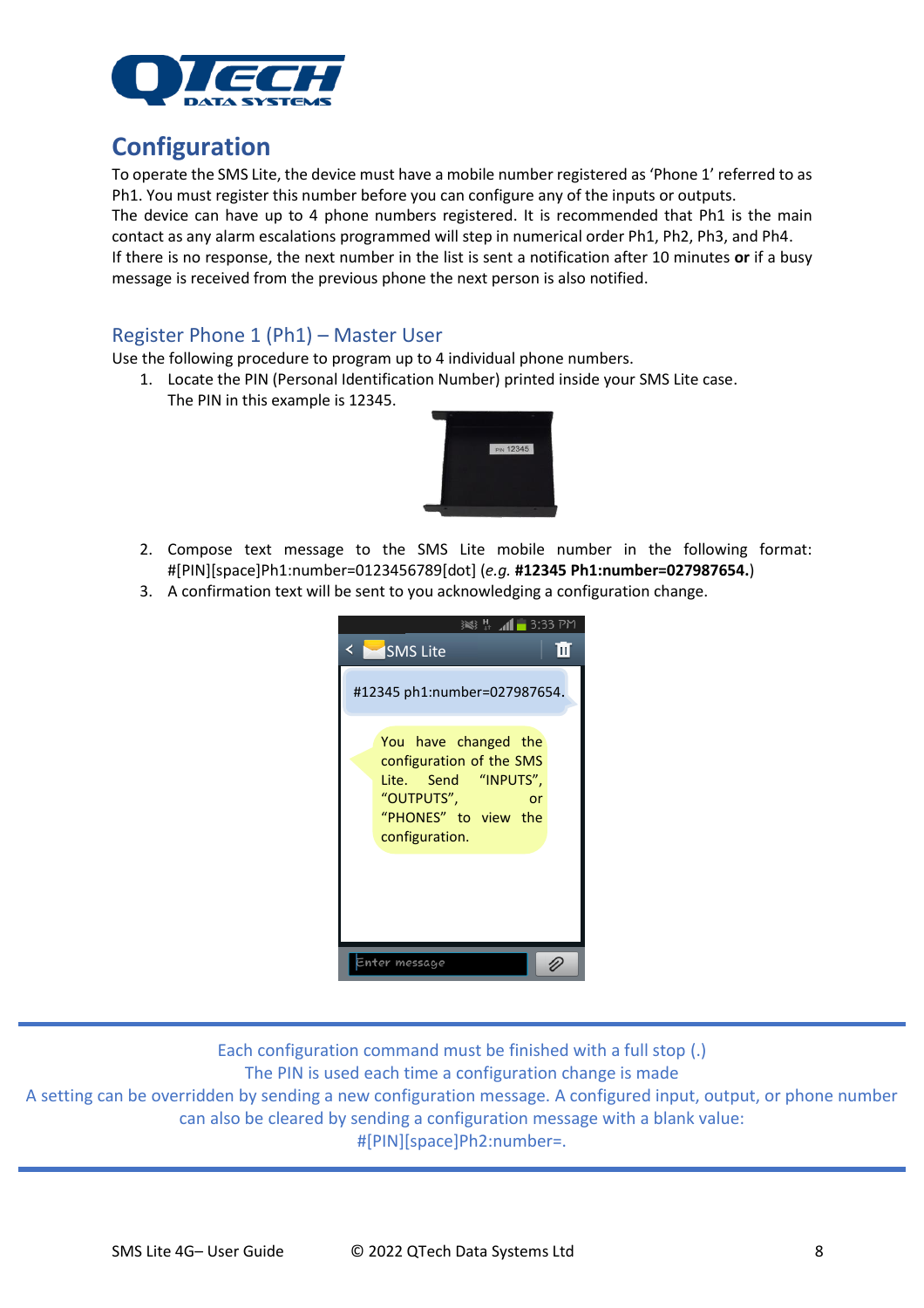

### <span id="page-8-0"></span>**Using the SMS Lite 4G**

You can now connect the SMS Lite to the required inputs and outputs and configure them.

#### <span id="page-8-1"></span>Inputs

Once the SMS Lite is configured, Phone 1 will be sent a message each time any of the inputs turn on or off. They must acknowledge receipt of the notification. Up to 3 other phones can be programmed to receive a notification. If Phone 1 replies 'busy' or if there is no response after 10 minutes, the SMS Lite will send a text to the next programmed number.

### <span id="page-8-2"></span>**Outputs**

Once the SMS Lite is configured, Phone 1 can control the outputs by sending the following commands:

- Turn the specified output on
	- **ON <output name>** (*e.g. ON RLY1*)
- Turn the specified output off **OFF <output name>** (*e.g. OFF RLY1*)
- To pulse an output on for one second then off again **PULSE <output name>** (*e.g. PULSE RLY1*)
- To pulse an output for a defined period of time **PULSE <output name> <duration> <units>** (*e.g. PULSE RLY1 10 mins*) Where the units can be ms, sec, min, or hr, and the maximum duration is 1 day.

To allow control permissions to more than one phone, each output will need to be configured.

If you do not rename the inputs and outputs, they will operate under their default names which are:  $\langle$ input name> INP1  $\rightarrow$  INP4 and  $\langle$ output name>: RLY1 & RLY2

**This is all that is required for your configured phone number to receive notifications from the SMS Lite Inputs and control the outputs. While it is not strictly necessary, we highly recommend programming the Site Name and the Input and Output names, especially where you have multiple connections as these names are used in the text messages and can save confusion.**

A configuration worksheet can be found at the back of this manual and on our website. We highly recommend you use these to record the Site, I/O names and the phone numbers and their escalation order.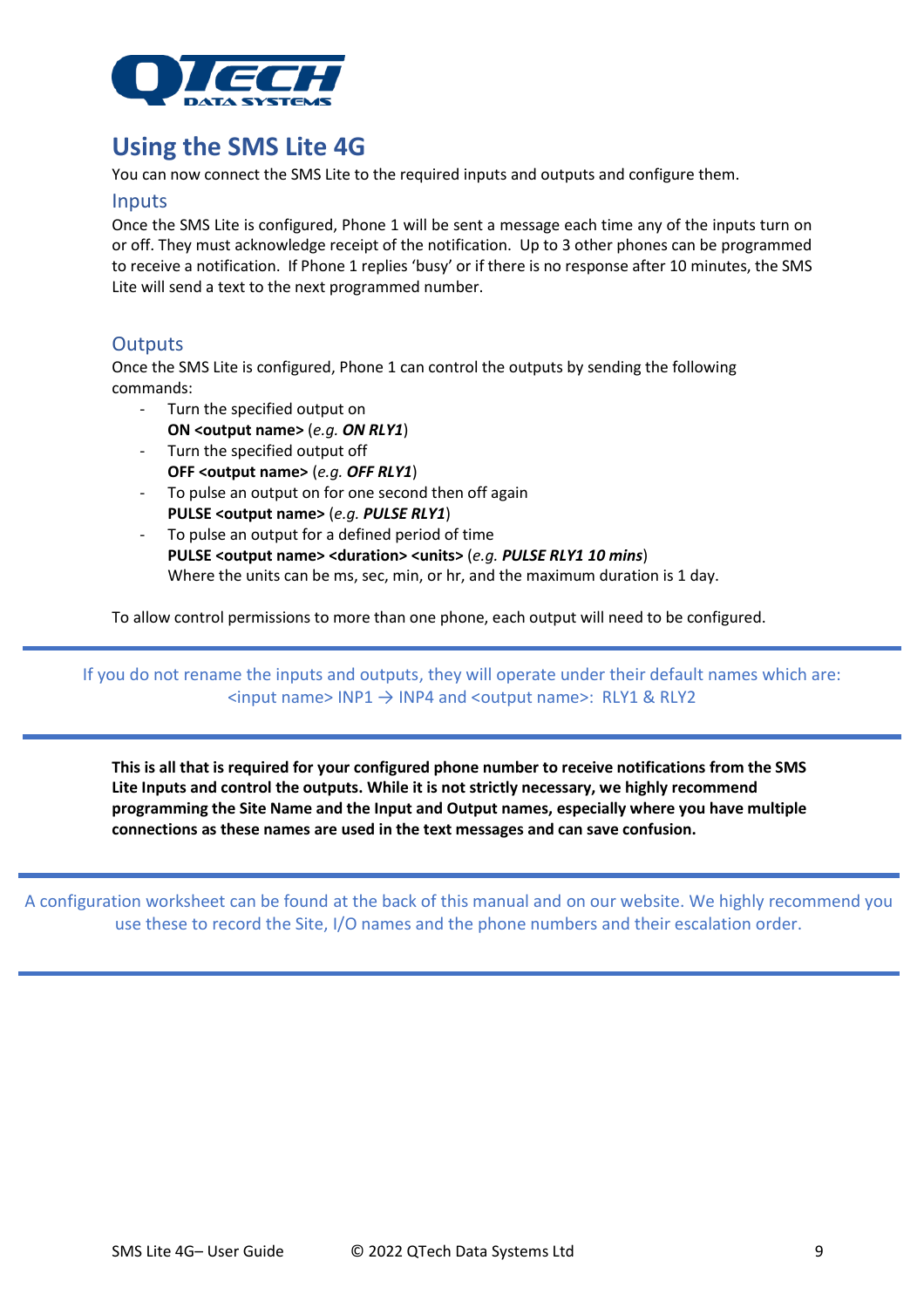

### <span id="page-9-0"></span>**Configuration Overview**

Further configuration is possible to allow personalisation of your SMS Lite. You can assign a site name to the SMS Lite, as well as naming each of the inputs and outputs, and assigning phone(s) to these. The SMS Lite can be configured with up to 4 phone numbers allowing multiple user notifications and control options.

*Tip – DO NOT use a space in the naming convention for the Site Name, Inputs or Outputs i.e. "Back Gate" should read "BackGate". Or "High Lvl" should read "HighLvl". Remember to keep the names less than 8 characters long.*

> All configuration text messages sent to the SMS Lite must in the form of: **#[PIN][space]<object>:<item>=<value>[dot]**

e*.g.* **#12345 Site:Name=Shed1.** Or **#12345 INP1:Name=Pump.**

Configuration options are shown in the following table:

| Object      | Item        | Value                          |
|-------------|-------------|--------------------------------|
| <b>Site</b> | <b>Name</b> | The name of the site where     |
|             |             | the SMS Lite is installed. (8- |
|             |             | character limit)               |

| <b>INP1, INP2, INP3, INP4</b><br>These are the 4 individually | <b>Name</b>   | An identifying name for the<br>input. (8-character limit)                                                   |
|---------------------------------------------------------------|---------------|-------------------------------------------------------------------------------------------------------------|
| configurable inputs                                           | <b>Phones</b> | $Ph1 \rightarrow Ph4$<br>Which configured phone<br>number(s) will receive<br>notifications from this input. |

| RLY1, RLY2                    | <b>Name</b>   | An identifying name for the  |
|-------------------------------|---------------|------------------------------|
| These are the 2 outputs which |               | output. (8-character limit)  |
| allow you to turn on / off or | <b>Phones</b> | $Ph1 \rightarrow Ph4$        |
| pulse                         |               | Which configured phone       |
|                               |               | number(s) have permission to |
|                               |               | control this output.         |

| Ph1, Ph2, Ph3, Ph4           | <b>Number</b> | Local or International format |
|------------------------------|---------------|-------------------------------|
| Phone numbers of people who  |               | $(e.g. 021$ or +6421          |
| receive alarm escalations or |               | The phone number(s) that will |
| can control inputs           |               | receive notifications and/or  |
|                              |               | have control. Up to 4 people. |
|                              |               |                               |

Configuration messages can be sent individually with one text message per configuration instruction or in a combined text message: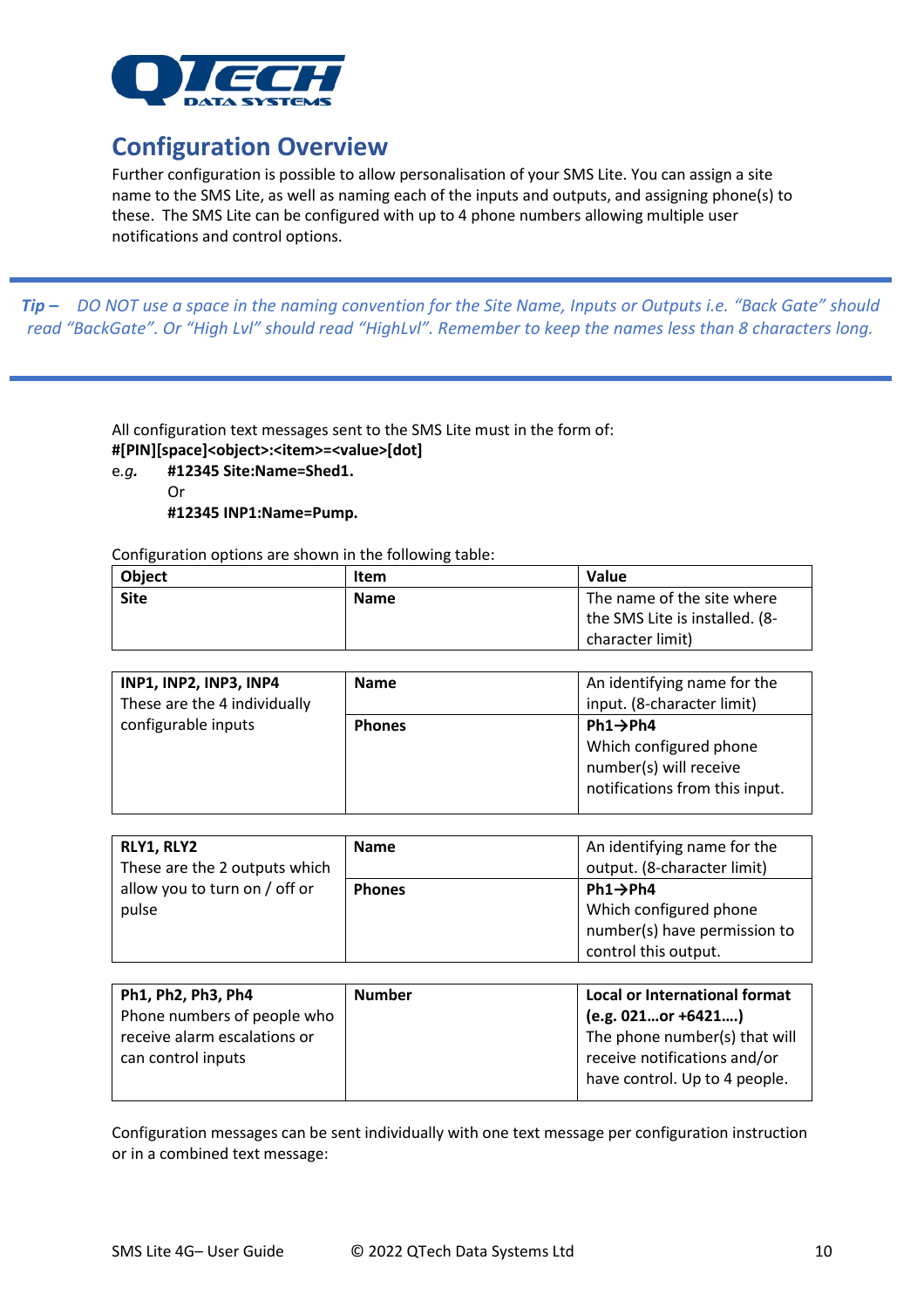

To program the Site name to Shed1, name Input 1 as Pump and set notification escalations to phones 1, 2 and 3. You can either send the SMS Lite 3 individual configuration text messages:

e*.g.* **#12345 Site:Name=Shed1. #12345 INP1:Name=Pump. #12345 INP1:Phones=Ph1,Ph3.**

*Or* you can send 1 combined message:

#### *e.g.* **#12345 Site:Name=Shed1. INP1:Name=Pump. INP1:Phones=Ph1,Ph2, Ph3.**

#### <span id="page-10-0"></span>Escalations

When programming the alarm escalations to phone numbers it is important to note that the numbers step in numerical order.

E.g. Ph1→Ph2→Ph4 and Ph1→Ph2→Ph3 will work, however if you were to attempt to program Ph4→Ph2→Ph3, the configuration text would be accepted but the escalation order would be Ph2→Ph3→Ph4.

After any configuration change you will receive either a confirmation message or an error message. If you receive an error message, double check the configuration format and check that there is a full stop at the end. Correct the error and resend.

Text commands can be in upper or lower case; however, any capitalisation when naming the Site, Input or Outputs will be retained.

e*.g.* **#12345 Site:Name=Shed1.** is valid as #**12345 site:name=shed1.**

*Note: Each Input and Output must have a unique name.*

The security for these messages is based on the PIN number being correct. Any phone can be used for these commands if the PIN in the message matches that printed on the SMS Lite. If the PIN is not correct messages will not be processed.

### <span id="page-10-1"></span>**Advanced Commands**

#### <span id="page-10-2"></span>Debouncing Inputs

This feature prevents the SMS Lite from sending multiple messages when connected to devices such as float switches, which can switch on and off several times before settling due to contact bounce. You can program a delay before the text message is sent by the SMS Lite.

The trigger point / device that is connected to the SMS Lite must stay in that state for the 'debounce' time that is set, before the SMS Lite will send a text message alerting you of a status change.

The delay is configurable, and you can select one of the following options: 0, 5, 10, or 30 seconds, or 1, 5, 10, or 15 minutes. Only these values are allowed.

The debounce value is applied to all inputs - you cannot specify different values for each input.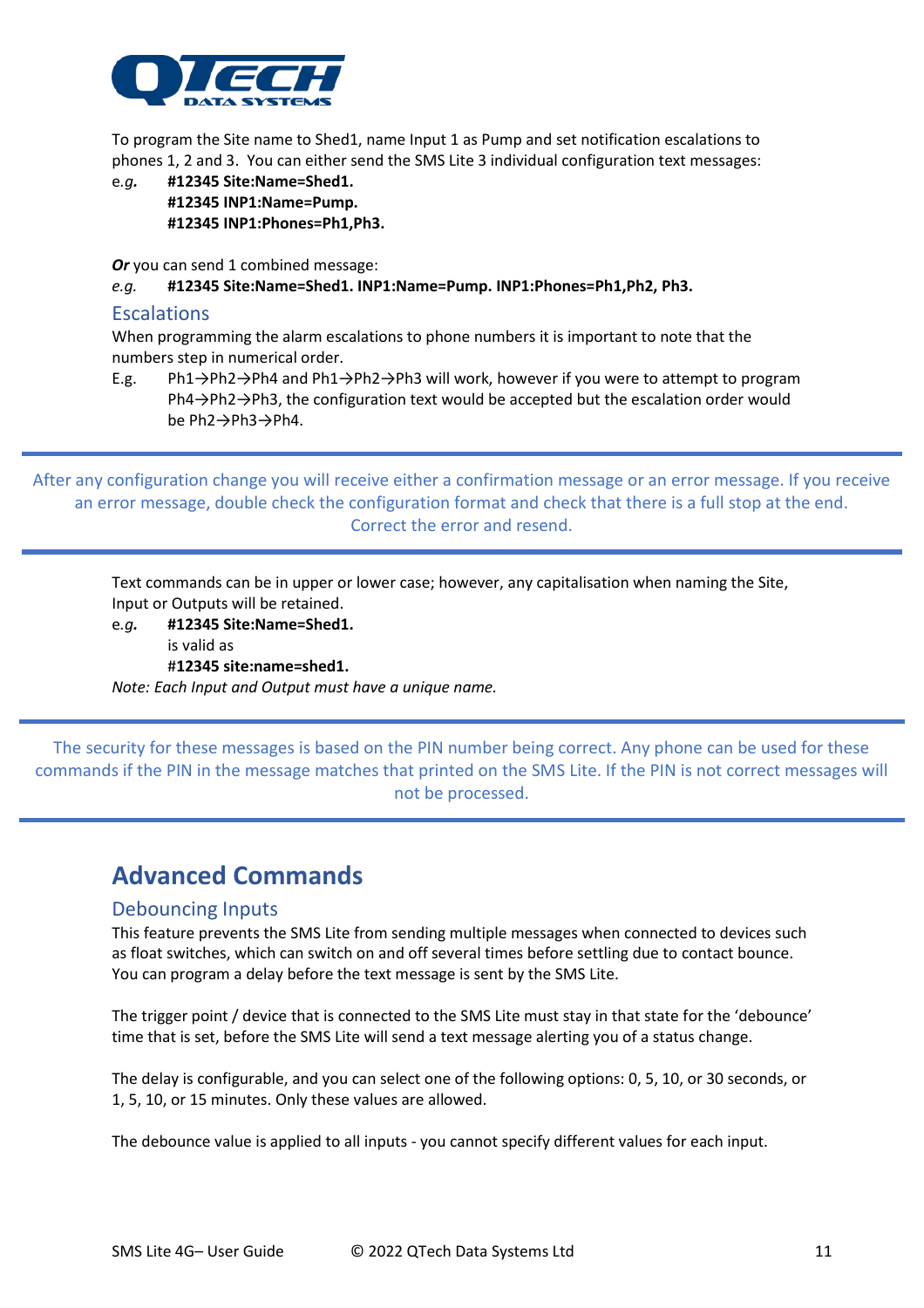

#### <span id="page-11-0"></span>Configuration

Program the 'debounce' option and value using the following instruction:

#### **#[PIN][space]<object>:<item>=<value>[dot]**

**#12345 site:debounce=value.** (*e.g #12345 site:debounce=1min)*

The value must be written in the following format "0sec", "5sec", "10sec", "30sec", "1min", "5min", "10min", "15min"

For example: *#12345* **site:debounce=10sec.**

#### <span id="page-11-1"></span>Clearing the configuration settings

To clear all of the SMS Lite configuration settings, use the message: **#[PIN][space]Defaults[dot]**

*Note: This command will also clear all the programmed telephone numbers. After issuing this command you must re-register the Master User (Ph1) before proceeding.*

#### <span id="page-11-2"></span>Supply Voltage Alarm

If the SMS Lite supply voltage drops below 10.5V DC, Ph1 will receive this notification message: The supply voltage at <site> has gone low.

When the voltage increases above 11.5V DC a supply voltage message will be sent: The supply voltage at <site> has returned to normal.

Supply voltage alarms do not escalate like input alarms. Supply voltage can be queried at any time using the STATUS command

### <span id="page-11-3"></span>**Operational Commands**

#### <span id="page-11-4"></span>Inputs

To acknowledge an alarm: **OK <input name> (***e.g. Text: OK Pump*)

This will stop any further escalation of the alarm to the numbers in the phone list for that input status change. It will begin at the top of the list the next time the input is activated.

To force the SMS Lite to send the alarm message to the next phone number in the list. **BUSY <input name> (***e.g. Text: BUSY Pump*)

Not available to the last phone number in the list of that input. Alarm message for one person: **<Site> <Input> has turned ON. (***e.g. Text: Shed1 Pump has turned ON*)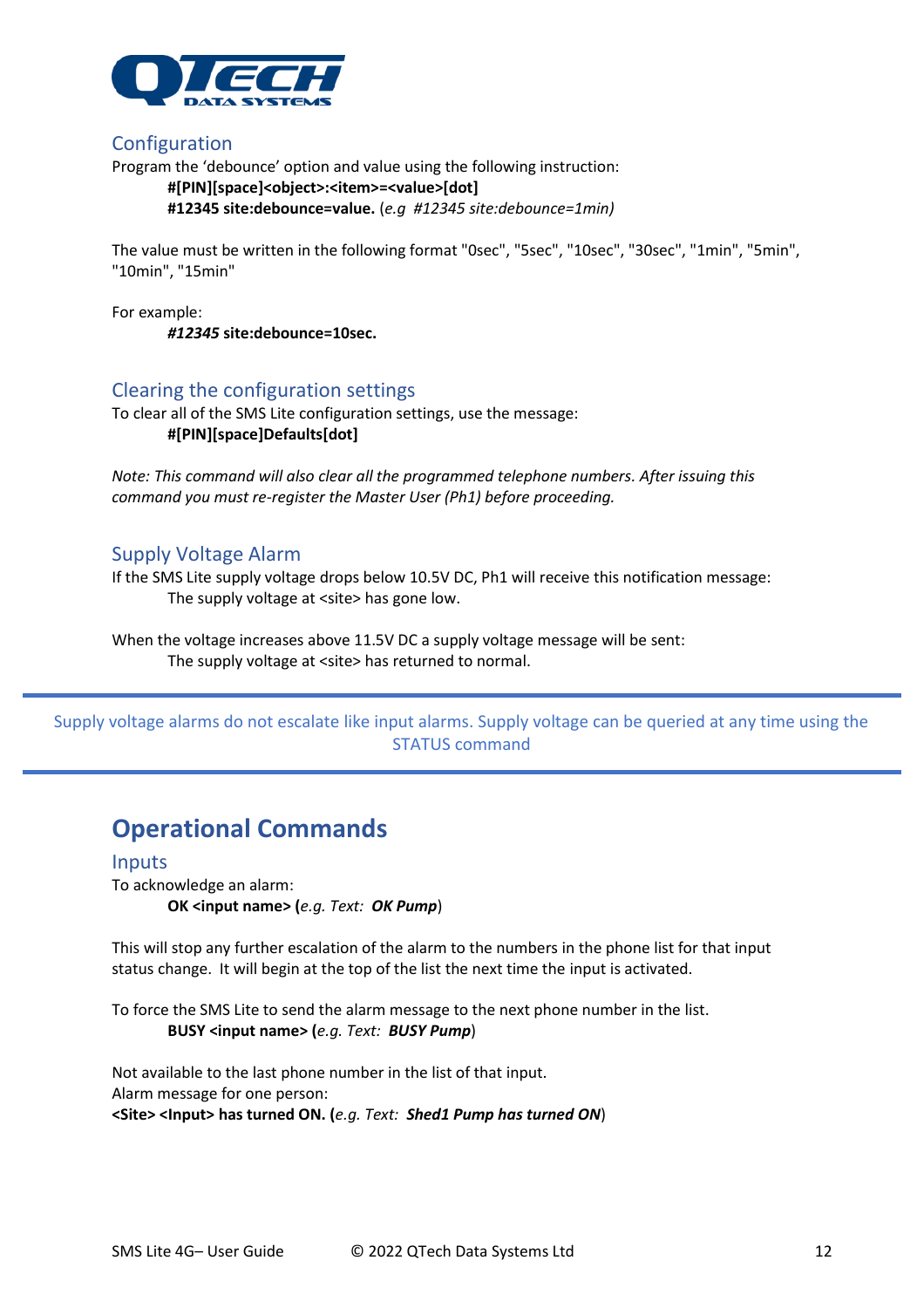

### <span id="page-12-0"></span>**Message Paths**

The following diagrams are examples of the message flows for the SMS Lite. They show the basic message flow, an example of a busy response, no response and the escalation flow to multiple phones.





**Example 3 - Phone 1 Alerted, No Response – Escalate to Phone 2 After 10 Mins**



**Example 4 - Phone 1 No Response, Escalate to Phone 2 After 10 Mins, Busy – Escalate to Phone 3** 

<span id="page-12-1"></span>



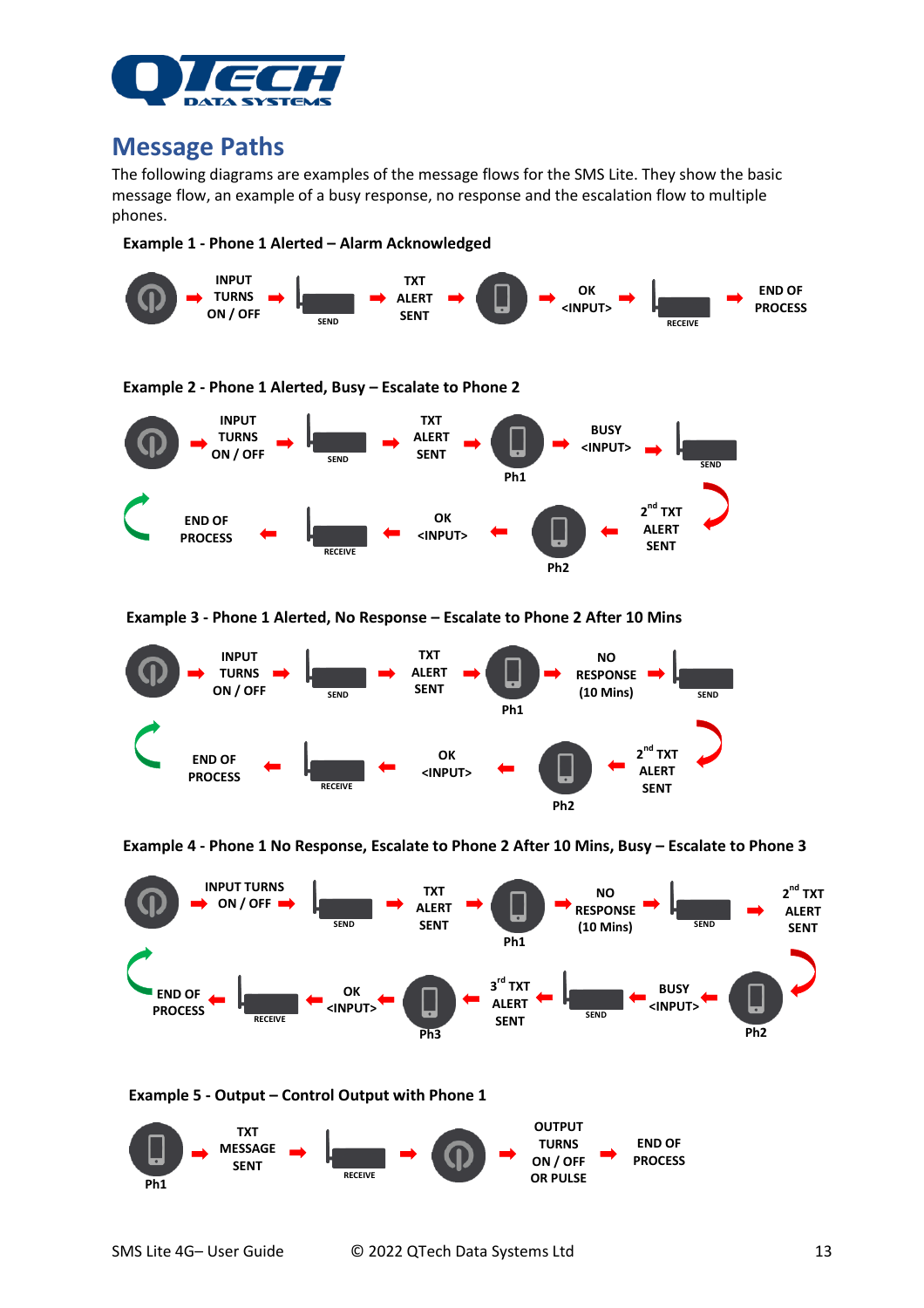

### **Alarms**

### <span id="page-13-0"></span>Alarm messages for escalations

The first person in the multi-person escalation list receives a message and they are given the option to reply BUSY:

*Format: <Site> <Input> has turned ON. Reply OK <Input> or BUSY <Input>. You are the <nth> of N> to be sent this.*

*e.g.* **Shed1 Pump has turned ON. Reply OK Pump or BUSY Pump. You are the 2nd person of 3 to be sent this message**

The last person in the escalation list receives a different message as they don't have the option to reply BUSY:

**Format:** *<Site><Input> has turned ON. Reply OK <Input>. You are the <nth> of <N> to be sent this.*

*e.g. Shed1 Pump has turned ON. Reply OK Pump. You are the 3rd person of 3 to be sent this message*

### <span id="page-13-1"></span>Other alarm messages

Other alarm messages have the following format. Alarm has been acknowledged message: <Site><Input> alarm has been acknowledged.

Alarm has not been acknowledged message: <Site> <Input> alarm was NOT acknowledged.

SMS Lite returns to normal (Idle) state: <Site><Input> has turned OFF.

### <span id="page-13-2"></span>**Output Control**

Control outputs by sending a text message containing on/off or pulse and the output name. In this example Output 1 has been renamed 'Fan'

- Turn the specified output on **ON <output name>** *e.g. ON Fan*
- Turn the specified output off **OFF <output name>** *e.g. OFF Fan*
- To pulse an output on for one second then off again **PULSE <output name>** *e.g. "PULSE Fan", or "PULSE fan 1 sec"*

The security for these commands is based on whether the phone number that sent the message is in the SMS Lite's phone list. If the phone number is not in the list, the command will not be processed.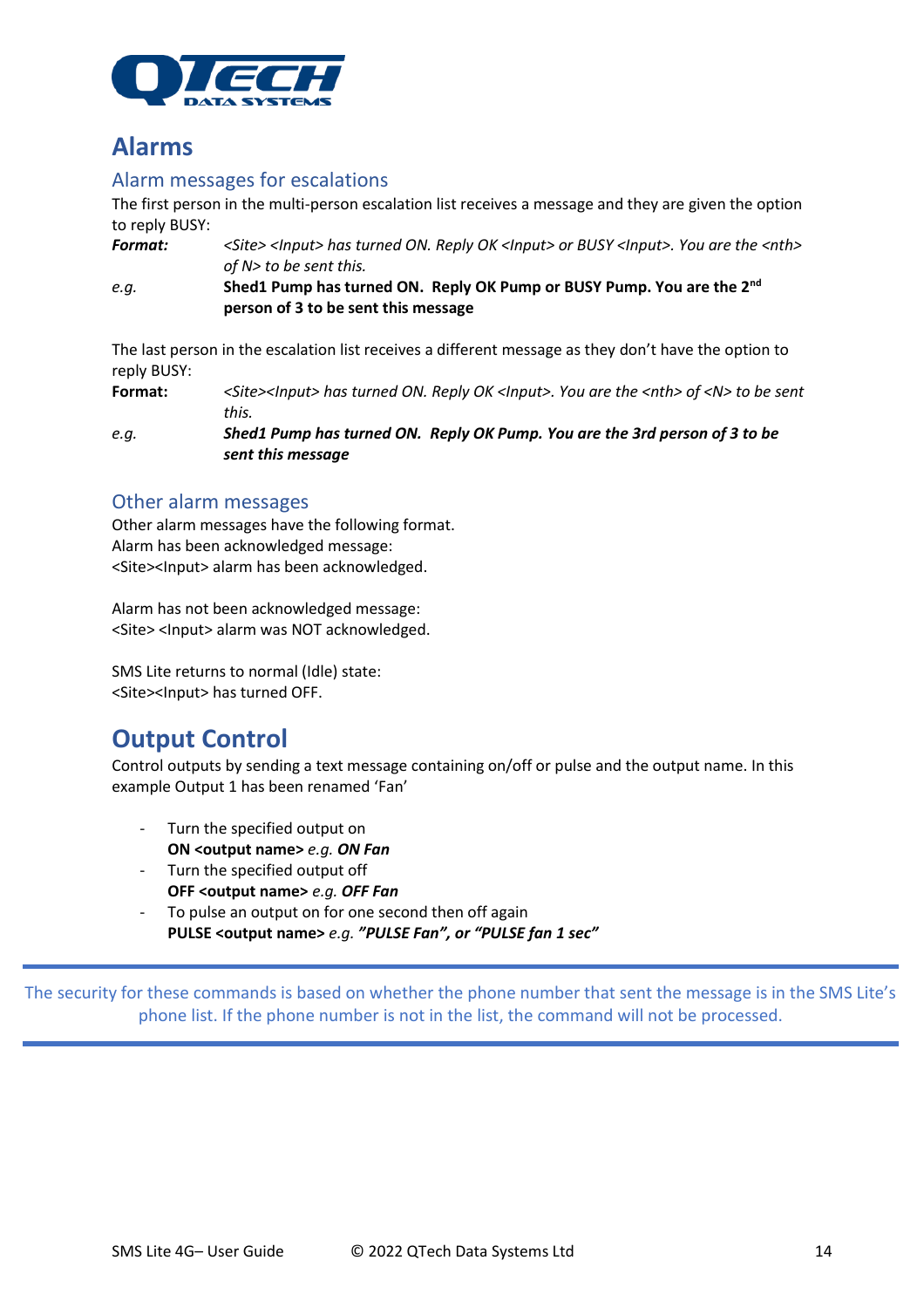

## <span id="page-14-0"></span>**Information Commands**<br> **INPUTS** *e.g. Text: INPUTS*

**INPUTS** *e.g. Text: INPUTS* The SMS Lite will respond with a description of how the inputs are configured. This includes the input names, and the phone number list for each input. The current value for input debouncing is also displayed.

#### **OUTPUTS** *e.g. Text: OUTPUTS*

The SMS Lite will respond with a description of how the outputs are configured. This includes the output names, and the list of phone numbers that are allowed to control each output.

#### **PHONES** *e.g. Text: PHONES*

The SMS Lite will respond with a description of the phone number list it has configured.

#### **STATUS** *e.g. Text: STATUS*

The SMS Lite will respond with the current values of all inputs and outputs as well as current supply voltage.

#### **BAL** *e.g. Text: BAL*

The SMS Lite will request the prepay account balance information from the cellular operator then forward that message (or messages) to the phone number that requested it. (Not available from 2 Degrees).

The security for these commands is based on whether the phone number that sent the message is in the SMS Lite's phone list. If the phone number is not in the list, the command will not be processed.

**STATS** *e.g. Text: STATS*

The SMS Lite will respond with information about the Radio Signal Strength. This will range from -50dBm to -110dBm and is reported as *Strong*, *Medium* or *Weak.*

**INFO** *e.g. Text: INFO* The SMS Lite will inform you of the version of firmware it is running.

**TEST** *e.g. Text: TEST*

This is a quick check to see if the SMS Lite is operational. It will display a led sequence and send the response:

"SMS-Lite comms test succeeded!"

Use this for initial setup checks, see section on Troubleshooting.

The commands above do not care about the phone number - any phone can be used for these commands.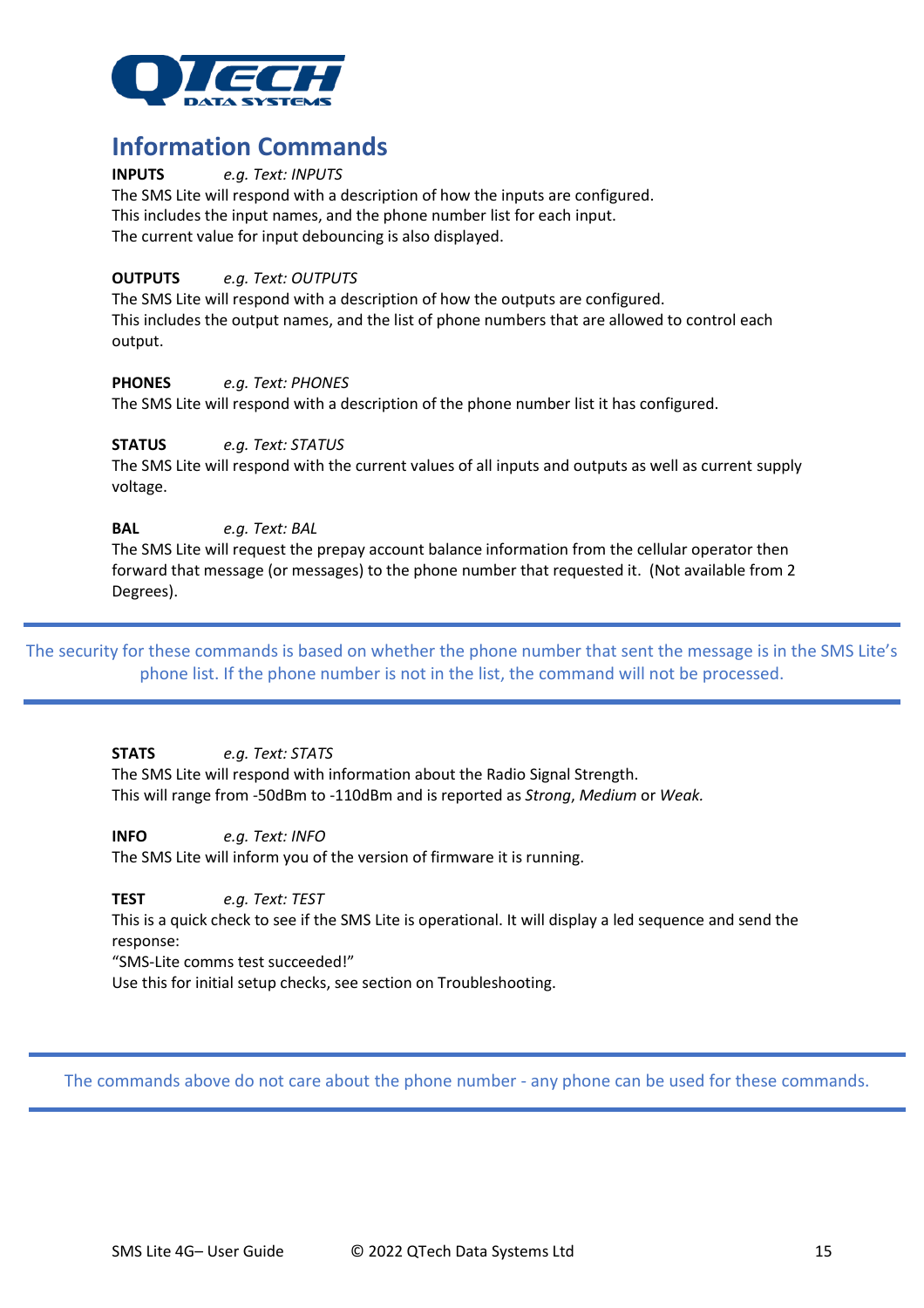

### <span id="page-15-0"></span>**Status LED**

The SMS Lite has a status LED, labelled 'Link' situated next to the antenna connection. The LED will indicate various events that have occurred:

- When the SMS Lite powers on the LED will toggle on and off 5 times slowly.
- While the SMS Lite is has connected to the network the LED will indicate 1 short pulse every two seconds. This is called the "Heartbeat" indication.
- Each time the SMS Lite sends an SMS OK the LED will indicate a burst of 5 short pulses. This is called the "Transmit" indication.
- **.** If the SMS Lite tried to send an SMS but there was a problem the LED will indicate 3 long pulses. This is called the "Transmit fault" indication.

The LED also indicates an error code that can be used to identify particular issues:

- 2 pulses indicate that the Modem will not power on.
- 3 pulses indicate that the Modem will not respond to commands.
- 4 pulses indicate that the SIM card is not inserted.
- 5 pulses indicate that the SMS Lite is not registered to the cellular network.
- 6 pulses mean that the cellular operator is not supported by the device.
- **•** 7 pulses indicate that the SIM card is currently busy. Note, this can occur briefly during the initialisation phase after it is powered on.

The first two errors (2 and 3 pulses) require the SMS Lite be returned to QTech for service.

Error 4 may be fixed by checking the SIM card inside the SMS Lite.

Error 5 is normally caused by a weak signal to the cell tower.

Error 6 may occur in some overseas locations.

Error 7 may occur if the SIM card is not compatible with the SMS Lite.

There is one other type of error indication, and that is when the SMS Lite tries to send a message but gets an error code back from the phone network, it will blink 3 times slowly. If the message was sent successfully it will blink 5 times quickly. The most frequent reason for this error is that there is no credit on the SIM card but could also be something like the cell tower being busy.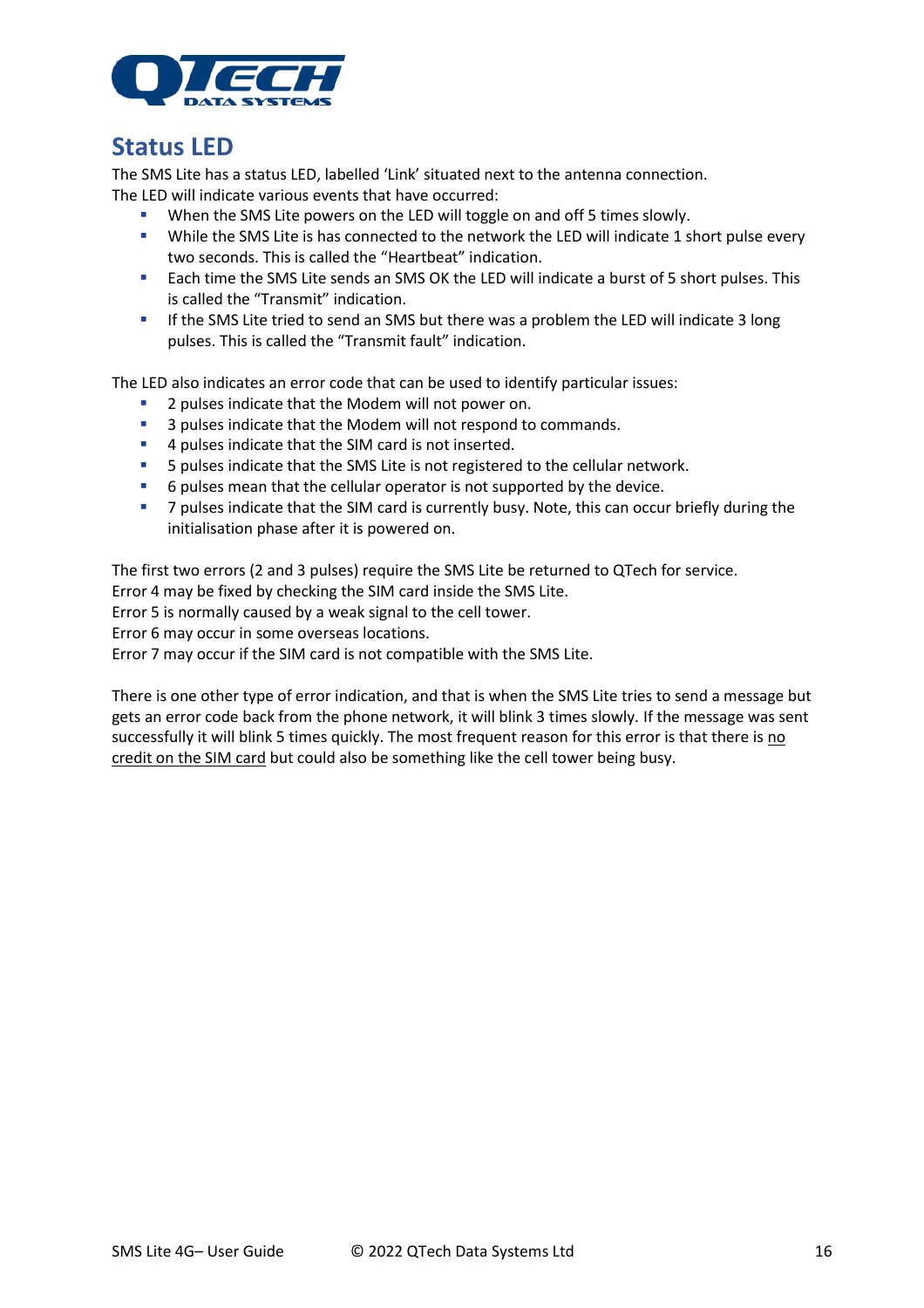

### <span id="page-16-0"></span>**Troubleshooting**

If you experience difficulties getting the unit working in your area it may be for a number of reasons including (but not limited to):

- 1. The account balance on the SIM is zero.
- 2. The device is out of mobile network coverage, which may also depend on the antenna being used.
- 3. The SIM is from an unrecognised Mobile Network Operator (MNO).
- 4. The device is operating in an area where the mobile infrastructure (such as frequency band or protocol) is not supported by the SMS Lite device hardware.
- 5. The SIM is from a virtual mobile network operator and may be using a different SMS SCA (Service Centre Address, sometimes referred to as service centre number) or the SCA has not been programmed or provisioned on the SIM correctly.
- 6. The device is running on older firmware which can result in issue number 3 above.

There are some actions that can be taken to assist QTech with diagnosing the issue. These involve carefully noting the actions of the indicator LED as it powers up and also counting the number of pulses in an error code when it is displayed.

The typical boot sequence when the device starts is as follows:

- The device will turn the indicator status LED on then flash briefly with a number of flashes (potentially flash code 7 indicating the device is busy).
- The device then turns the indicator off and if there is another error code this will be displayed (e.g. flash code 5 indicating not yet registered on the network)
- If this error code is repeatedly displayed, then this is the code that should be reported to QTech.
- If the error code is replaced by the heartbeat indication (very short flash every few seconds) then the device is in its normally operating mode and is registered on the mobile network.

You can quickly check the unit is running by performing a verification test if your device is running version 4.04 of the firmware or later.

| <b>Step</b> | <b>Description</b>                  | <b>Note</b>                                                                                                                                                                                                                                                                                                        |                            |
|-------------|-------------------------------------|--------------------------------------------------------------------------------------------------------------------------------------------------------------------------------------------------------------------------------------------------------------------------------------------------------------------|----------------------------|
| 1           | Remove the top cover of<br>the unit | Power down the device.<br>The top cover is held in place using dimpled locators. The cover is<br>"sprung" open by gently prising the lid corners up. A flat bladed<br>screwdriver can be used to assist but ensure that you avoid<br>touching the electronics unnecessarily or scratching the device<br>metalwork. |                            |
|             |                                     |                                                                                                                                                                                                                                                                                                                    | daughterboard<br>mainboard |

#### **Running a verification test**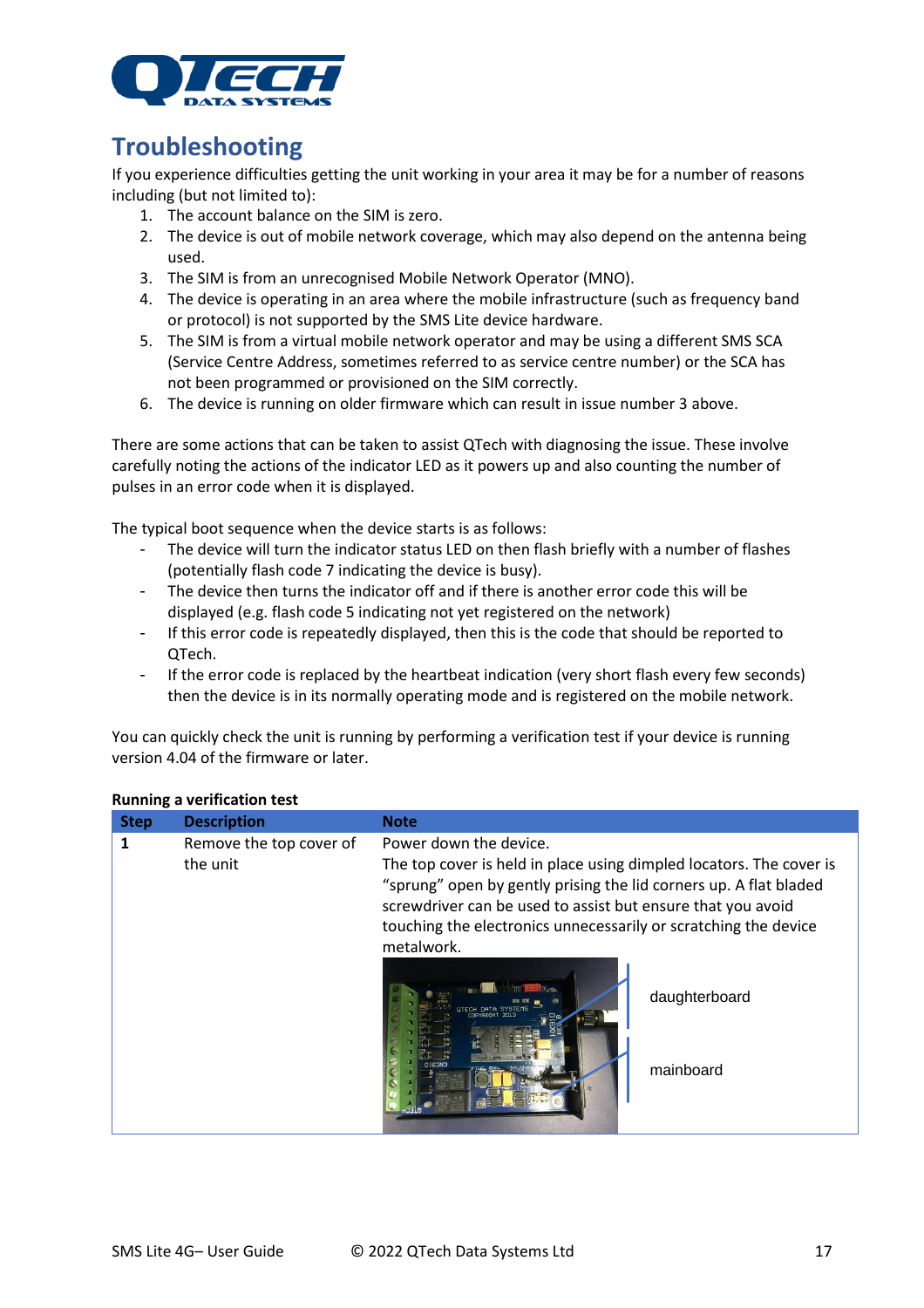

| <b>Step</b>  | <b>Description</b>      | <b>Note</b>                                                                                                                                      |
|--------------|-------------------------|--------------------------------------------------------------------------------------------------------------------------------------------------|
| $\mathbf{2}$ | Insert a valid SIM card | Ensure the SIM you are using has a valid SCA number and phone<br>number and is known to be working (test in a phone beforehand if<br>necessary). |
|              |                         | Insert the SIM card into the SIM socket, noting the correct                                                                                      |
|              |                         | orientation is observed. Bear in mind that not all SIMs can be used<br>in all localities.                                                        |
| 3            | Power up the device to  | Connect the power adaptor to the unit and turn on the power.                                                                                     |
|              | check operation         | Do not touch the electronics.                                                                                                                    |
|              |                         | The device will indicate a burst of LED flashes on boot up then                                                                                  |
|              |                         | settle into a heartbeat flash (very short) every few seconds.                                                                                    |
|              |                         | During boot up the device may indicate an error code. If so, please<br>note it down.                                                             |
|              |                         | As an added indication that it is working the LED on the modem                                                                                   |
|              |                         | daughterboard itself will slowly flash on and off (on for 1sec off for                                                                           |
|              |                         | 1sec each approx) indicating that the device has registered on a                                                                                 |
|              |                         | network.                                                                                                                                         |
| 4            | Send a test message     | Send a test message to the device from a phone by creating a new                                                                                 |
|              |                         | text message addressed to the device's phone number: Test                                                                                        |
|              |                         | (Note that no PIN number is required).                                                                                                           |
| 5            | Verify operation        | If the device is operating the LED will be flashing will indicate 1                                                                              |
|              |                         | short pulse every two seconds. This is called the "Heartbeat"                                                                                    |
|              |                         | indication.                                                                                                                                      |
|              |                         | When it receives the test message the LED will display a test                                                                                    |
|              |                         | pattern on the LED for a few seconds consisting of alternating long                                                                              |
|              |                         | and short flashes                                                                                                                                |
|              |                         | (i.e., short flash - longer flash - gap - short flash-longer flash -                                                                             |
|              |                         | gap). You will see this pattern a few times.                                                                                                     |
|              |                         | If the SIM is working properly the device will send a response text                                                                              |
|              |                         | message "SMS Lite comms test succeeded" to the phone.                                                                                            |
|              |                         | When it sends this message there will also be a short burst of LED                                                                               |
|              |                         | flashes to indicate that it is transmitting.                                                                                                     |
|              |                         | If the device fails to do either or both of these, then there is a fault.                                                                        |
|              |                         | If a fault error code is being flashed, see the previous section on                                                                              |
|              |                         | Status LEDs to diagnose the fault, or contact QTech for assistance                                                                               |
|              |                         | after working through the troubleshooting tips below.                                                                                            |
| 6            | End of test             | Power down and carefully replace the top lid.                                                                                                    |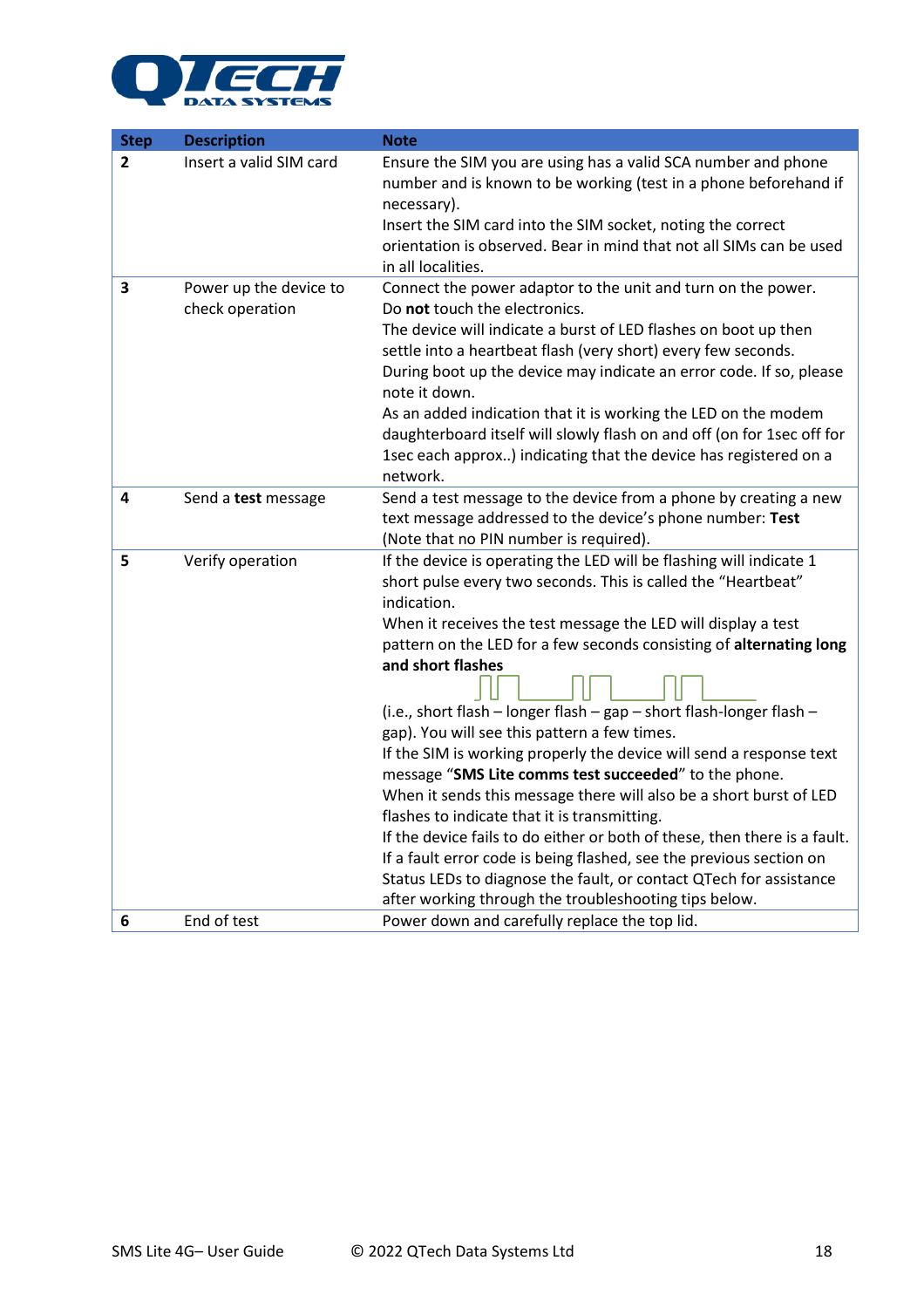

### <span id="page-18-0"></span>**Troubleshooting Tips**

- A) Make sure you have reception bars on your phone in the same place as the device in case there is a network coverage issue.
- B) Check the account balance for the SIM card (phone number) and ensure there is enough credit for sending texts0.
- C) Make sure when you power up the device you see the heartbeat indication. If you see nothing on the LED after the initial boot sequence of flashes then inspect the LED on the modem board. If there is no indication on the modem board then the device has not registered on the network. If you see a periodic slow on-off of the LED then it appears to have registered but if the main board LED is solid on or off then there is a fault on the device and it may need reprogramming with firmware. Also see troubleshooting tip (I).
- D) If the **test** message results in the LED test pattern displayed this means that the device is successfully registered on the mobile network and is receiving messages.
- E) If the **test** message displays the test pattern but a test response message is not received by the phone, this means there is a problem with the device on the network. It could be an incorrect SCA service number, incorrectly provisioned SIM, issue with account balance or other error. The user should contact the SIM provider to check that the SIM is correctly provisioned. Alternatively, the SIM can be checked in a phone by sending a message from the phone. Also, double check that the LED in the modem daughterboard is flashing on and off slowly.
- F) If the **test** pattern is not displayed this means that the device may not be registered on the network or there is a lack of coverage or network unavailability or that the network does not offer coverage in the frequency band classes supported by the device hardware. If the SIM works correctly in a phone, then the issue may be one of frequency band operation. Contact QTech for assistance.
- G) If the device appears to be operating normally and you have programmed it with a valid phone number in the address book to receive alarm notifications then ensure that you do not receive the transmit fault indication (three long flashes). This usually indicates that the programmed phone number in the address book is incorrect. It can also indicate that there is a problem with network availability.
- H) If the device appears to be operating normally but inserting a SIM from a new provider has caused it to stop, then using the old SIM, send the INFO command to obtain the firmware version number and note the response. The firmware may require updating in order to support the new SIM. Contact QTech for assistance.
- I) If the device apparently suddenly stops working or does not work properly after the device has been powered up after a sustained period of being off, or if it has been used extensively in a phone before use in an SMS Lite, then it may have received network generated txt messages that it is unable to process. Try removing the SIM and placing it in a phone then clear all new messages and also clear any old messages that may be stored on the SIM. Then replace the SIM into the SMS Lite and power it up. This issue might also be resolved by upgrading to the latest version of firmware.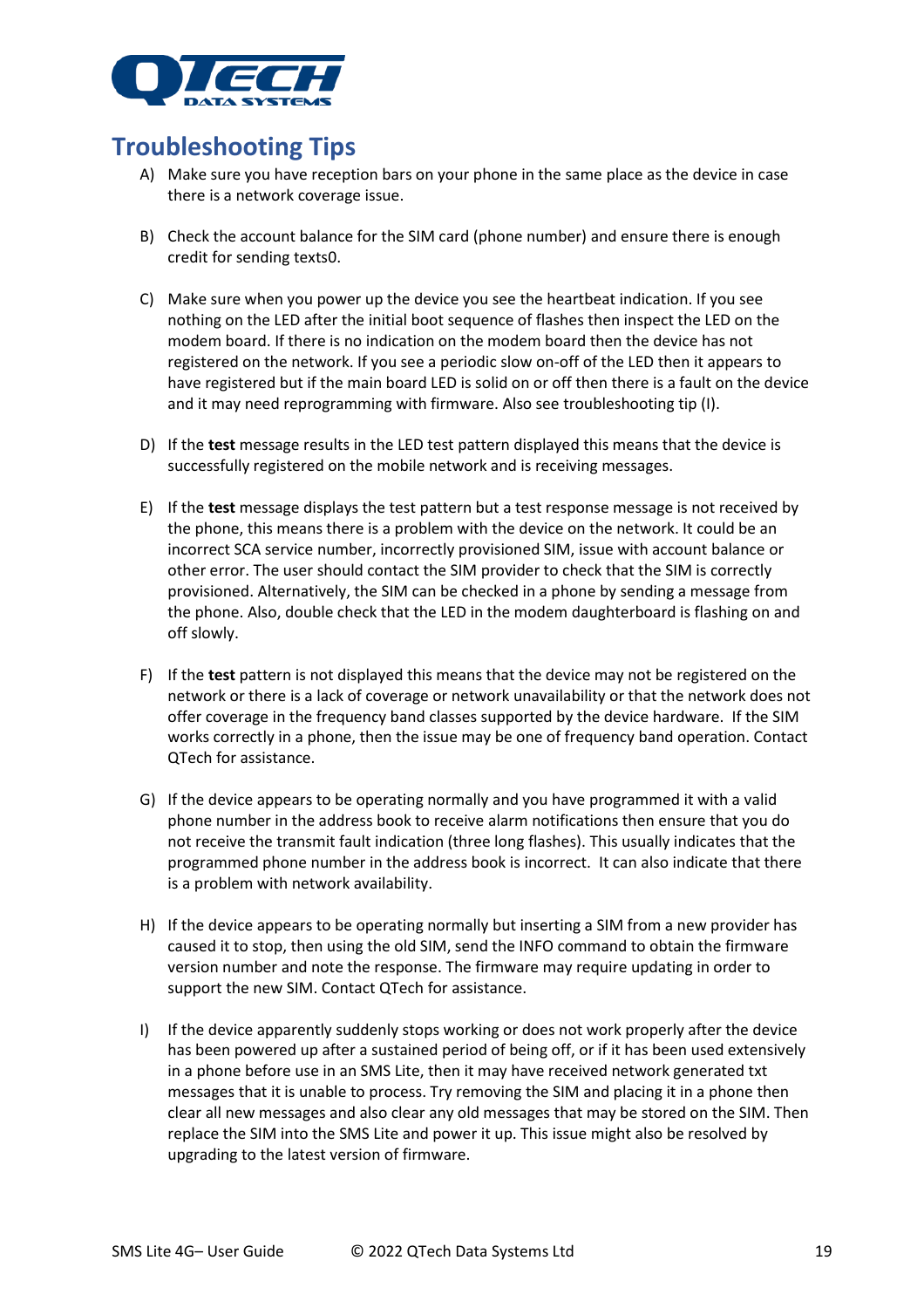

### <span id="page-19-0"></span>**General Tips and Information**

1. The SMS Lite is over voltage protected by a 30-volt Zenner diode. Voltages greater than this will blow the internal 2A fast blow fuse. The supply voltage should be clean, continuous and transient free.

To comply with the New Zealand and Australian wiring regulations the SMS Lite cannot be connected to any external voltages exceeding 32 volts AC or DC. To connect to or control higher voltage equipment please consult a Registered Electrician.

DO NOT use Switch Mode Power Supplies (SMPS) with this product. The DC power supply used for this product MUST have a grounded negative or be a "linear" transformer-based plug pack. The reason is that the antenna, programming port and external connections can provide exposed earth points and the SMPS can impose an AC voltage on the DC ground, which can lead to damage.

Suitable cost-effective plug packs are available from QTech including P/N PD5412, PD5413 & PD5414.

- 2. The reliability of all cellular products is dependent on good signal strength. Before deciding on the Telco to choose, please check coverage. We suggest that a cellular phone is taken to site, to check the signal strength, i.e. how many "bars" are displayed.
- 3. The supplied stub antenna (P/N PD9230) should be suitable for locations with good cellular coverage (full bars) and where the SMS Lite is in a non-conductive enclosure (e.g., plastic). Other external mounting antenna options are also available; contact your equipment supplier or QTech Data Systems Ltd for more details.

DO NOT operate the SMS Lite without an antenna connection.

4. Inputs are connected to suitable mechanical switches, contacts and other closure devices. An input is active or ON when the input switch is closed and inactive or OFF when the input switch is open.

Only mechanical switches or mechanical closure devices should be connected to the inputs. DO NOT connect external voltage or other electrical source to the inputs.

- 5. The relays are internally protected by solid state snubbers for operating with inductive loads.
- 6. SMS messages on this device are limited to 160 Characters to provide compatibility with older GSM services. There may be occasions when messages are truncated due to this limitation. To avoid this set and check the debounce time before assigning phones to inputs.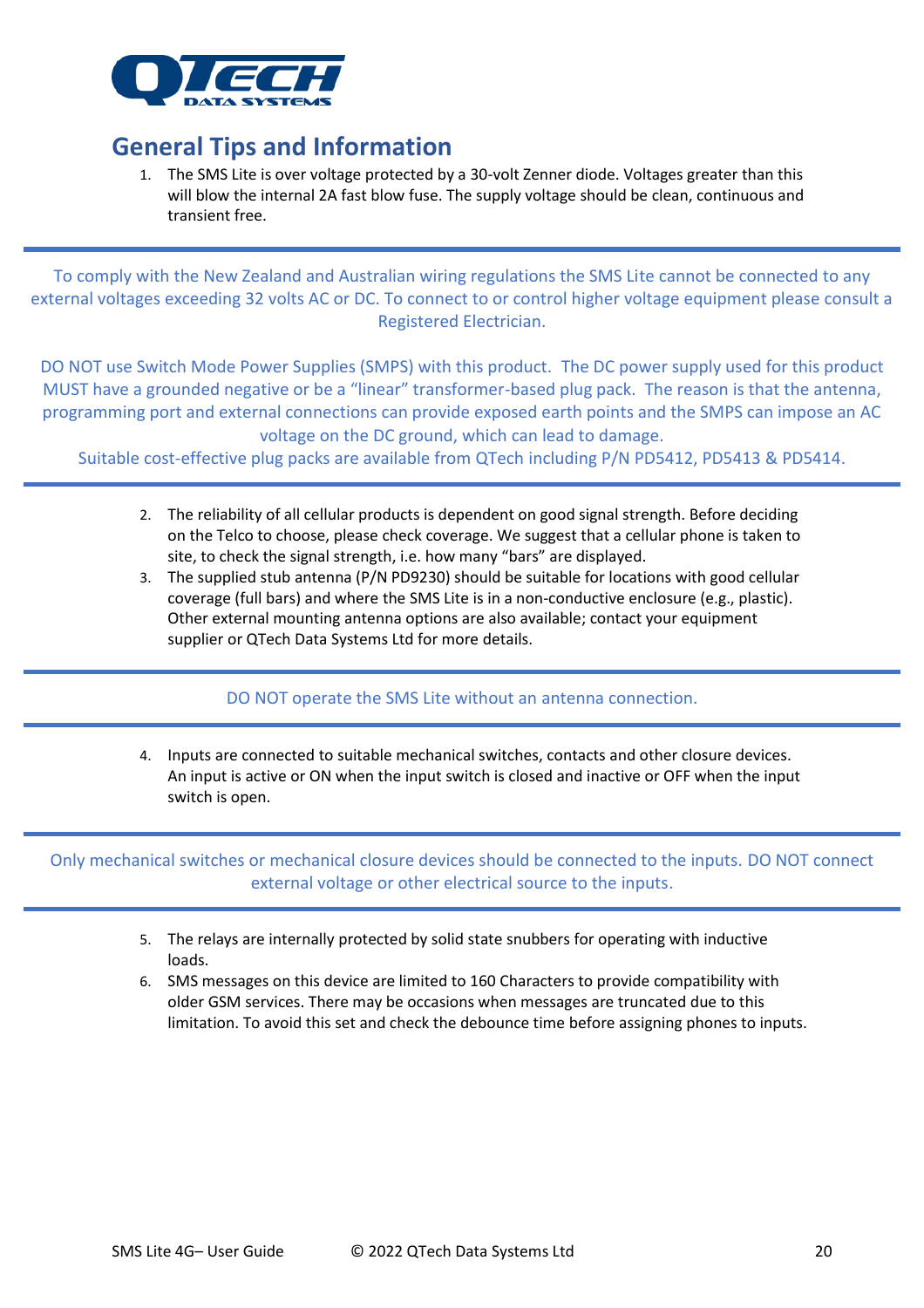

### <span id="page-20-0"></span>**Programming Tips**

### <span id="page-20-1"></span>PIN Required for any Configuration Text

The PIN is used each time a configuration change needs to be made. Each configuration command must be finished with a full stop. i.e. #[PIN][space]Ph1:number=0123456789[dot]

### <span id="page-20-2"></span>Clear An Individual Phone Number

i.e. #[PIN][space] Ph2:number=. *We recommend that you do this if a staff member leaves and you will not need to replace that person in the list.* 

### <span id="page-20-3"></span>Replace An Individual Phone Number

i.e. #[PIN][space] Ph2:number=027456789[dot]

*If you wish to replace a number, simply send a new configuration message containing the position in the list i.e. Ph2 and the new number. This number will now have all the previous persons escalations and control permissions. You can send a text containing 'Inputs' or 'Outputs' to check which escalations or control permissions are assigned to this number.*

### <span id="page-20-4"></span>Clear All Settings

To clear all configuration settings and restore factory defaults, send the text: #[PIN][space] Defaults *Use this to clear all programming.*

### <span id="page-20-5"></span>Output Permissions Default

If you do not program the phone numbers for an output then each person (Ph1 – Ph4) will automatically have permission to send control commands to the output.

### <span id="page-20-6"></span>Empty Configuration Values

As per the example above to clear an individual phone number, it is valid to specify an empty value this might be useful if you want to prevent all phones from being able to control an output. e*.g.* **#12345 RLY1:phones = .**

#### <span id="page-20-7"></span>Active Alarm Interruption

After any configuration changes the SMS Lite will reinitialise all active alarm state information – check there are no active alarms before reconfiguration as the process will be halted. *By sending 'Status' to the SMS Lite you can see the status of any of the inputs or outputs, this can help identify if the alarm escalation has been interrupted by a configuration change.*

#### <span id="page-20-8"></span>Error Message

If you get an error message from the SMS Lite, check the previous message you have sent. Key things to check are the PIN, object or item spelling or the full stop may be missing. Correct the error and resend.

#### <span id="page-20-9"></span>Case Sensitivity

The messages are not case sensitive, but the capitalisation of any names you configure will be retained.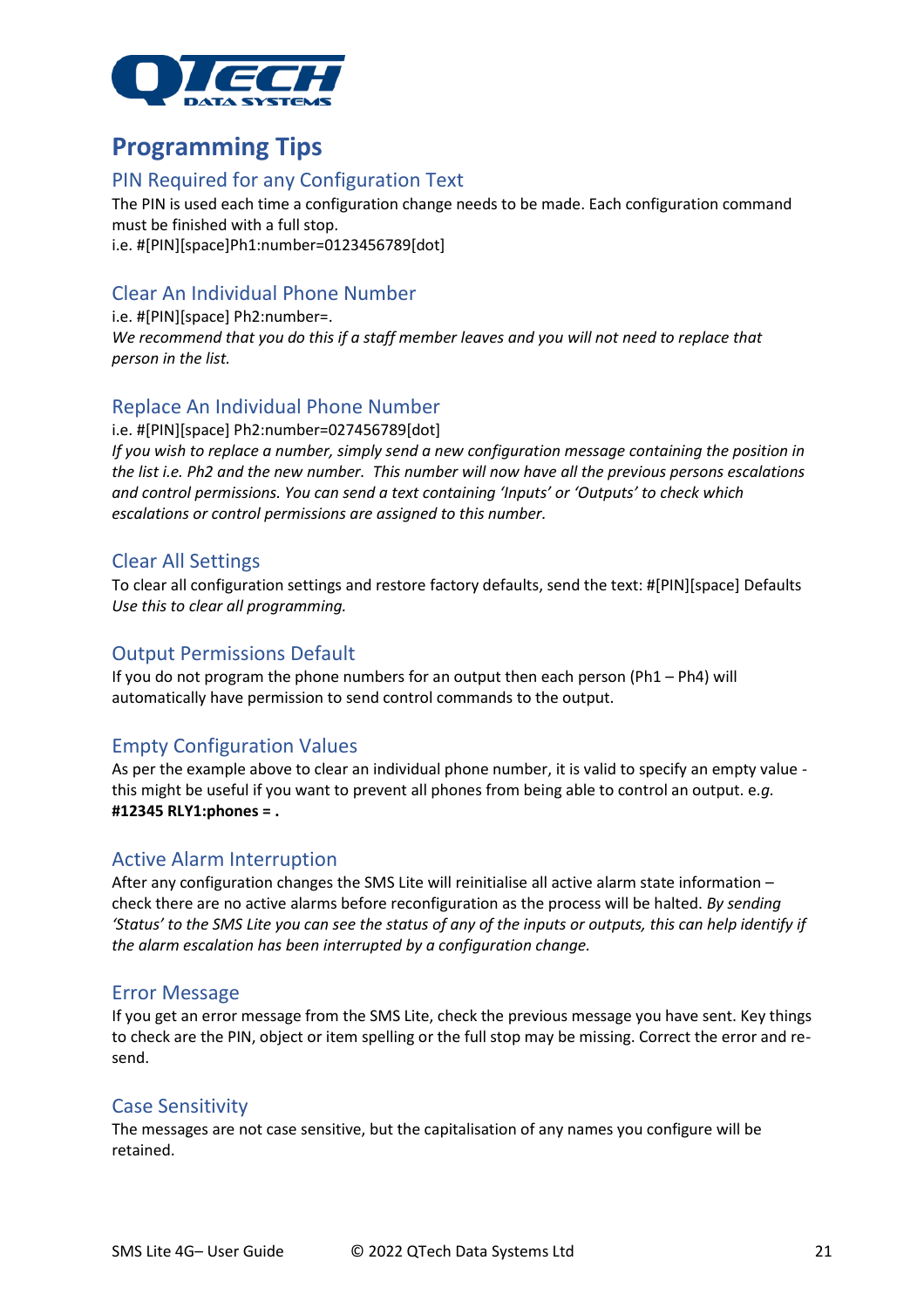

### <span id="page-21-0"></span>**Technical Specifications**

**Note**. Specifications are subject to change without notice.

### <span id="page-21-1"></span>SMS Lite Specification

| <b>Item</b> | <b>Parameter</b>          | <b>Specification</b>                              |
|-------------|---------------------------|---------------------------------------------------|
| General     |                           |                                                   |
|             | Part Number               | PD8640-4G                                         |
|             | <b>Dimensions</b>         | Approx. 112 x 75 x 25mm (Overall)                 |
|             |                           | 4x mounting holes to fit M4 fixture               |
|             | Weight                    | 255 grams (with supplied antenna)                 |
|             | Temperature               | Operating: 0-70 degrees C                         |
|             | Humidity                  | $0 - 90\%$ non-condensing                         |
|             | <b>Ingress Protection</b> | IP20, water contact must be avoided               |
|             | Power                     | Input voltage: 12V-24 V DC                        |
|             |                           | Current: 13mA @ 12V DC, 9mA @ 24V DC              |
|             | <b>Power Connector</b>    | 2.1mm DC socket, centre positive                  |
| I/O         |                           |                                                   |
|             | Digital Inputs            | 3 x signal/ground pairs, switched to ground       |
|             |                           | Input voltage: 4V max.                            |
|             |                           | Input Current: 4mA                                |
|             |                           | Ground inputs are internally tied to power ground |
|             | Digital Outputs           | 3 x isolated relay output pairs                   |
|             |                           | Output voltage: 32V max.                          |
|             |                           | Output Current: 2A max.                           |
| Modem       | Antenna                   | Detachable SMA                                    |
|             |                           | Max. Cable length 6m (low loss RG57)              |
|             | 3G Bands (MHz)            | B1(2100), B5(850), B8(900)                        |
|             | 4G Bands (MHz)            | B1(2100), B3(1800), B5(850), B8(900) B28(700)     |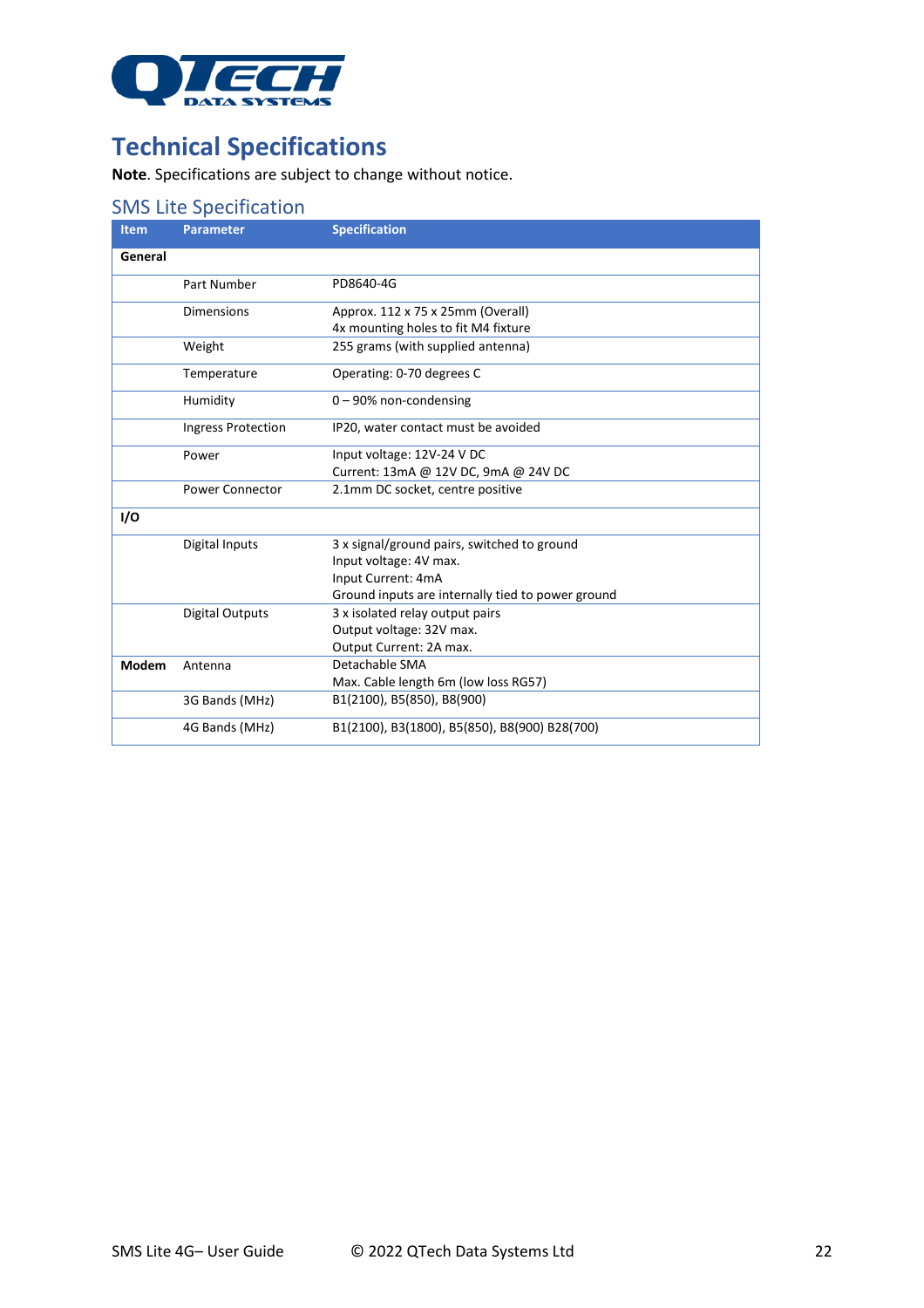

### <span id="page-22-0"></span>**Configuration Worksheet**

|               | e.g.      | <b>SMS Lite</b> |
|---------------|-----------|-----------------|
| <b>Phone:</b> | 021234567 |                 |
| Site:         | Shed1     |                 |
| PIN:          | #12345    |                 |

| Phone       | <b>Number</b> | <b>Contact Person</b> |
|-------------|---------------|-----------------------|
| <b>Ph1:</b> |               |                       |
| <b>Ph2:</b> |               |                       |
| <b>Ph3:</b> |               |                       |
| <b>Ph4:</b> |               |                       |

|                | e.g.          | Input 1 | Input 2 | Input 3 | Input 4 |
|----------------|---------------|---------|---------|---------|---------|
| Name:          | Pump          |         |         |         |         |
| <b>Phones:</b> | Ph1, Ph2, Ph3 |         |         |         |         |

*Program the phones which will be included in each input escalation, if required.*

|                | e.g.          | <b>Output 1</b> | <b>Output 2</b> |
|----------------|---------------|-----------------|-----------------|
| Name:          | Fan           |                 |                 |
| <b>Phones:</b> | Ph1, Ph2, Ph4 |                 |                 |

*Program the phones which will have permission to control outputs.*

*Additional sheets can be downloaded from our website: www.qtech.co.nz*